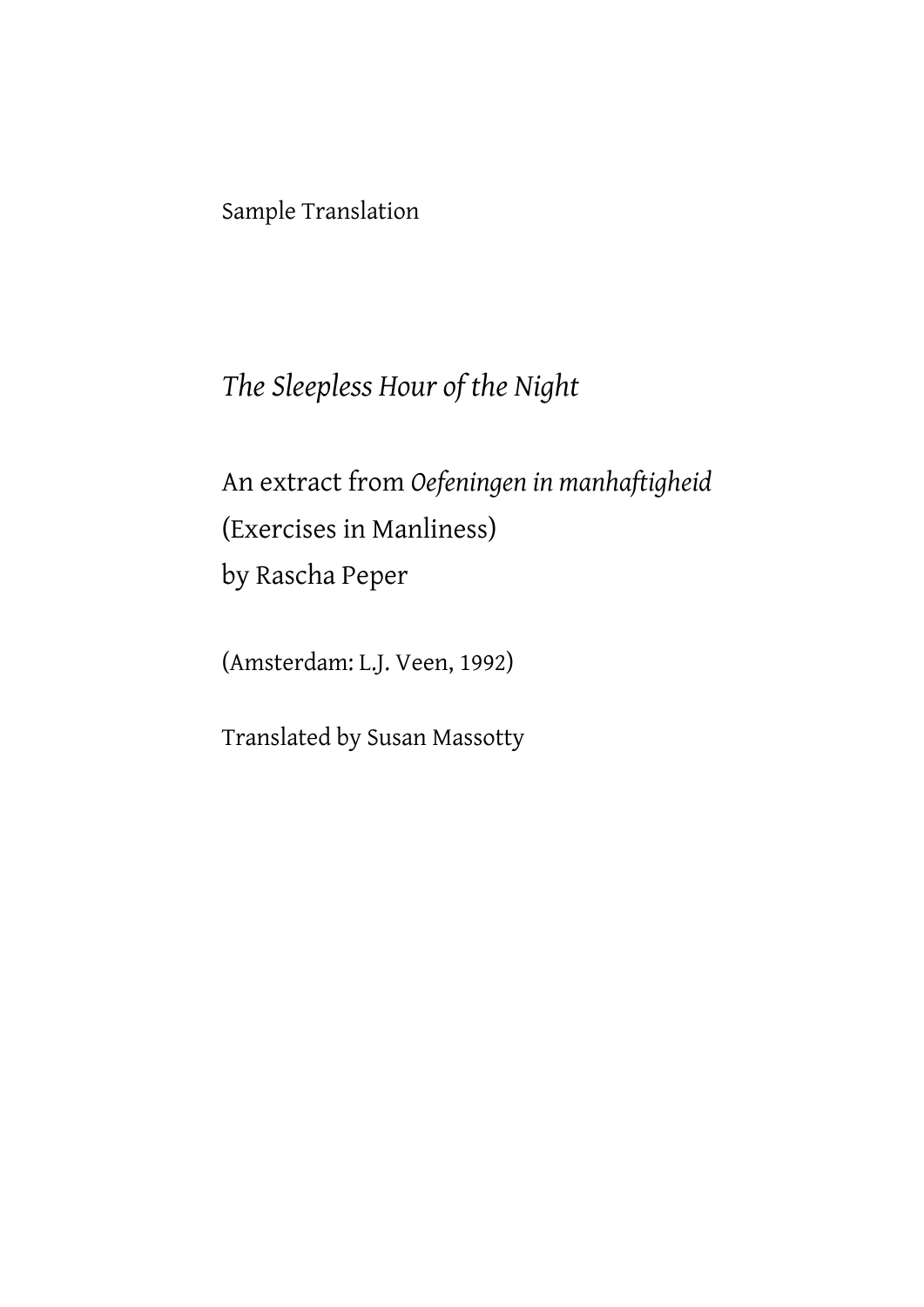# *The Sleepless Hour of the Night*

'Maar ik ken de hitte des daags en het slapeloos uur van de nacht waarin de beslissing valt.'

Ida Gerhardt

*De bultenaar* 

I

Bokslag wouldn't admit to melancholia, least of all seasonal melancholia, and the fact that on this September afternoon he was standing at the open window of his office and was staring out over the lawn had nothing to do with such an irrational feeling. He often stood like this and attempted to clear his mind of thoughts, to make it as empty as a jug with the wind blowing through it. Although every attempt was doomed to fail, this time he seemed to be reasonably successful. Granted, that was owing to the September light. An antique light. A light with a coppery sheen. The thoughts faded away all by themselves, if only you stared long enough at the yellowed grass between the motionless rhododendrons.

It was quiet and so warm it might have been July. The net curtain beside him billowed almost imperceptibly in the balmy breeze. He had switched off the radio fifteen minutes ago. They were broadcasting a speech by the Chancellor of Germany, that hothead, and he despised ranting and raving. All he heard now were occasional snatches of the voices of the patients sitting under the umbrellas on the left side of the house. He could even hear the tinkle of their globestoppered bottles. Yet the sound seemed to come from far away, as if a glass partition had been erected between the window he was standing in front of and the side of the house.

At the time, it was his fondness for symmetry that had made him decide to have the middle room on the first floor, across from the main staircase, fitted up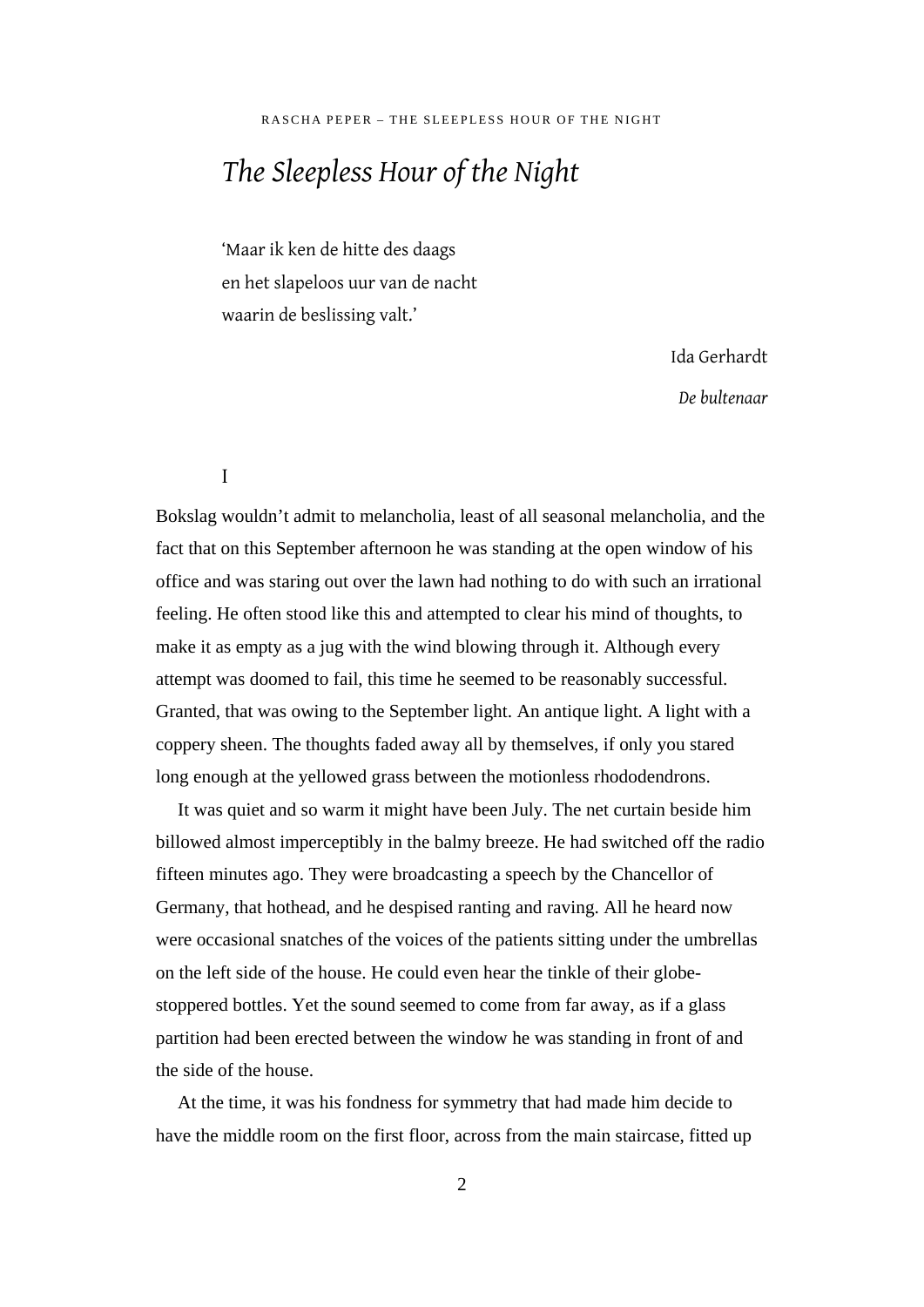#### RASCHA PEPER – THE SLEEPLESS HOUR OF THE NIGHT

as an office instead of using the large, dark-brown paneled room downstairs as the previous medical directors had. The three tall windows in this upstairs room looked out on the spacious lawn in front of the house and on the row of trees marking the road; but what made the symmetry so perfect was that near the house the lawn was narrowed down on both sides by gigantic rhododendron bushes of the same shape and size. Therefore, when one looked out of the middle window, the rhododendrons lay exactly to the left and right of an imaginary mid-line. In the spring, these old and well-tended twin bushes were covered with enormous candy-colored flowers that enraptured the ladies and that Mrs. Stübberowitz, the Lithuanian, even arranged in water bowls in her room. Besides, it was nice to know, even though you couldn't see it from here, that both bushes had virtually identical hollow spaces inside them. They were occasionally discovered by visiting children who were playing in the garden: hollows so large that eight or ten people could stretch out inside them — which of course never happened.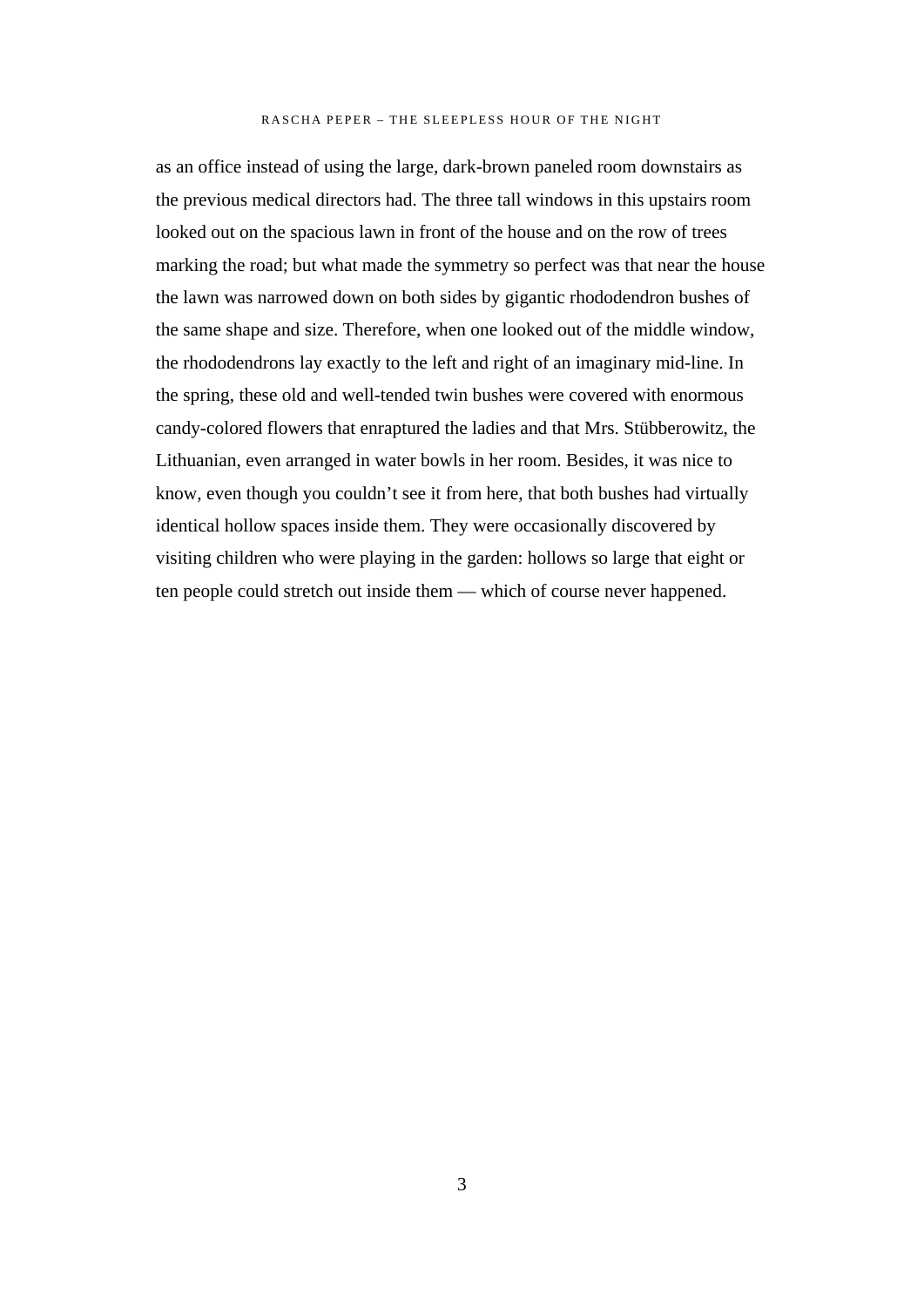The windows in this room opened inwards and, like all the upstairs windows, were equipped with leaf-patterned wrought-iron grills, two-and-a-half feet tall, which were intended to keep careless or emotionally unstable people from falling out. Under normal circumstances, no one had any difficulty looking out over the grills, but they posed a problem for Bokslag. For a long time, a simple orange crate had been placed before the middle window, but because it had become quite an eyesore, he had asked the carpenter a few years ago to build a simple but handsome oak platform along the entire width of the window, and this was what he was standing on now — almost achieving nothingness.

Had the door been open and had someone approached over the runner on the staircase, they would most assuredly have been struck by the symmetry: the massive desk in front of the middle window in the middle room with net curtains on either side and the spacious lawn with the rhododendron bushes on either side. The only asymmetrical element was the man himself looking out from his platform.

But the door wasn't open. The room was a private compartment in eternity, in which an immense, indifferent silence had now reigned for several minutes. Above Bokslag's head, a wasp flew inside. But it immediately panicked at the sight of so much nothingness and, banging wildly against the wrong windows, sought a way out.

Bokslag heard a car approaching over the graveled driveway before he saw it. A black-and-white Ford emerged from between the trees and stopped diagonally across from the main entrance. He retreated behind the net curtain but, caught up in the immobility of the stance he had maintained for so long, he was unable to bring himself to step down from his platform. The doorman had already come outside, hatless because of the heat, so that from here you could look down on his shiny pate, and walked towards the car. But before he reached it, the door on the righthand side opened and a young woman got out. A girl, a slender ginger-haired chit in a pale-gray dress: she looked him right in the face!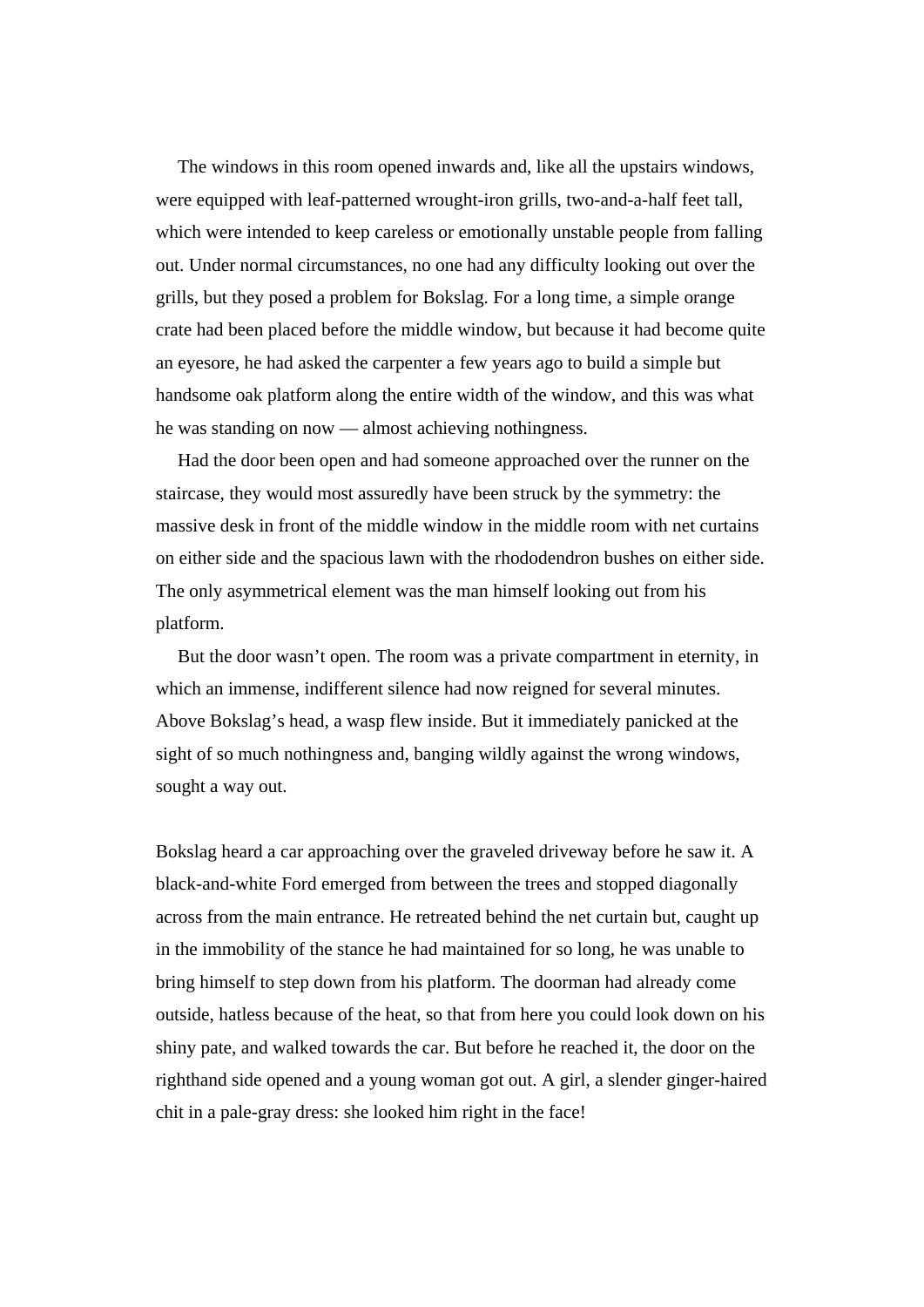He stepped back so quickly that it was impossible to tell whether she had seen him, and fell from the platform with an awkward thud. But the fact that the wench had looked up right after getting out of the car implied that she must have seen him from inside the car, and that irritated him.

He went and sat at his desk, stabbed himself in the thigh with his letter-opener and glanced cursorily at the first page of the monthly drug inventory. There was no point in unscrewing the cap of his pen; as soon as the visitors had been led into the waiting room, the doorman would call him.

He already knew who they were: the scion of a well-known family of bankers who was bringing his niece. He'd talked to the man yesterday on the phone to confirm the appointment and already knew a little bit about the girl. An orphan, living with her uncle in Rotterdam. A delicate type...had taken the cure in Davos a few years ago and been declared cured, but had recently contracted another catarrh, a light case. Davos didn't seem to be necessary this time, but she needed rest and fresh air. Uncle didn't want to take any chances.

Sure enough, the doorman did call within two minutes to report that they were awaiting him in the reception room. He left his office and crossed mechanically to the elevator, until he realized that it had been out of operation all day. The damned thing dated from 1898 and urgently needed replacing. On days like these he regretted his decision to keep his office separate from the reception room, though he was always careful not to let it show.

While he was on his way down the stairs and had almost reached the landing in the middle of the staircase, he heard the door of the downstairs ladies' room open and shut and the rapid tap of high-heels scurrying through the corridor. He stood still and waited until he heard the door of the reception room open and close. There were a few situations that he avoided if at all possible, out of what you might call pride; that someone might see him coming down a staircase was one of them.

 $\mathcal{L}$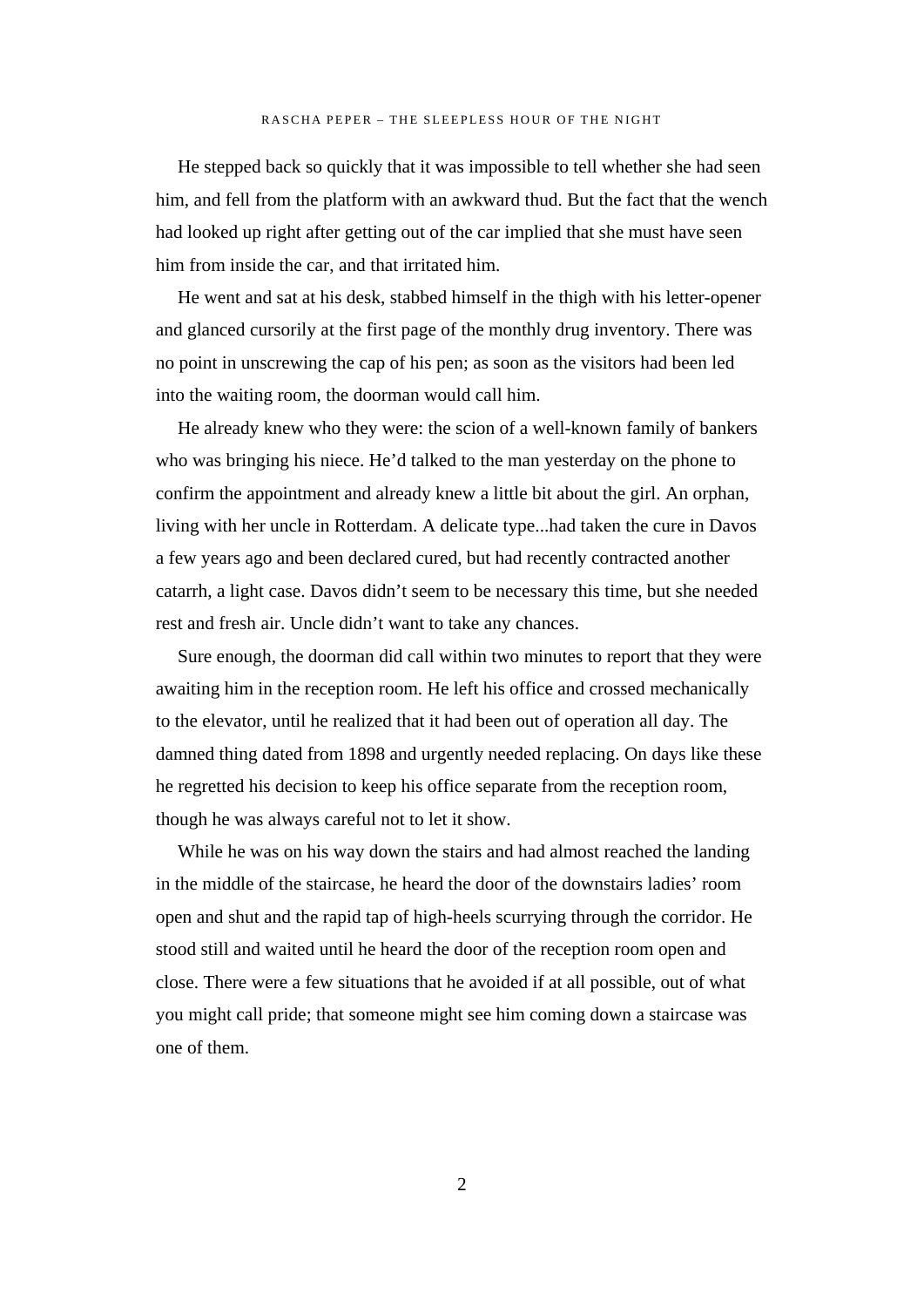#### RASCHA PEPER – THE SLEEPLESS HOUR OF THE NIGHT

People's reactions upon meeting Bokslag for the first time fell into a few stereotypes. Men looked down at him earnestly, as if they didn't want him to doubt their respect, and hastened to enter into a weighty or business-like conversation. Women were, almost without exception, very friendly. Older women occasionally wanted to assume the role of the understanding mother, but dropped it fairly quickly and lapsed into either shy or condescending politeness, depending on their personality. But most of the women by far played "the Beauty and the Beast" with him. What struck him was that it was not the most beautiful women who entered into that game, but rather those who were endowed with fewer feminine graces, as if so ostentatious a display of the "Beast" made them feel the "Beauty." He preferred the well-preserved, more mature type, the pampered wife with one or two children who no longer required much attention; the kind who crossed her legs when she sat across from him, with a smile on her face and a look that showed she could read his thoughts, and then languidly rearranged her chignon. It was a game that appealed to their own vanity, harmless, they thought, and he knew the game and played along with them. He even respected it, in his own way.

The banker shook his hand with a gravity that could scarcely restrain his own joviality. He was approaching fifty, had bright-red cheeks, full, red lips and paleblue eyes that attempted to radiate good humor. He wore a tailored suit that camouflaged his stomach and a watch chain that you might say was silver except that it was white gold.

The niece responded to him the way children do. While the uncle spoke the words of greeting, she stood with her eyes wide open, intently taking his measure, and nearly forgot to put out her hand when she was introduced.

Her uncle laughed broadly, laid his hand on her delicate shoulder and stated in the hearty tone that Bokslag recognized as the one people used when they wanted to make up for someone else's shyness towards him: "This young lady wants to go to Paris, my good Dr. Bertolet! To the art academy, if you please! Well, that remains to be seen, doesn't it? But as long as she isn't one hundred percent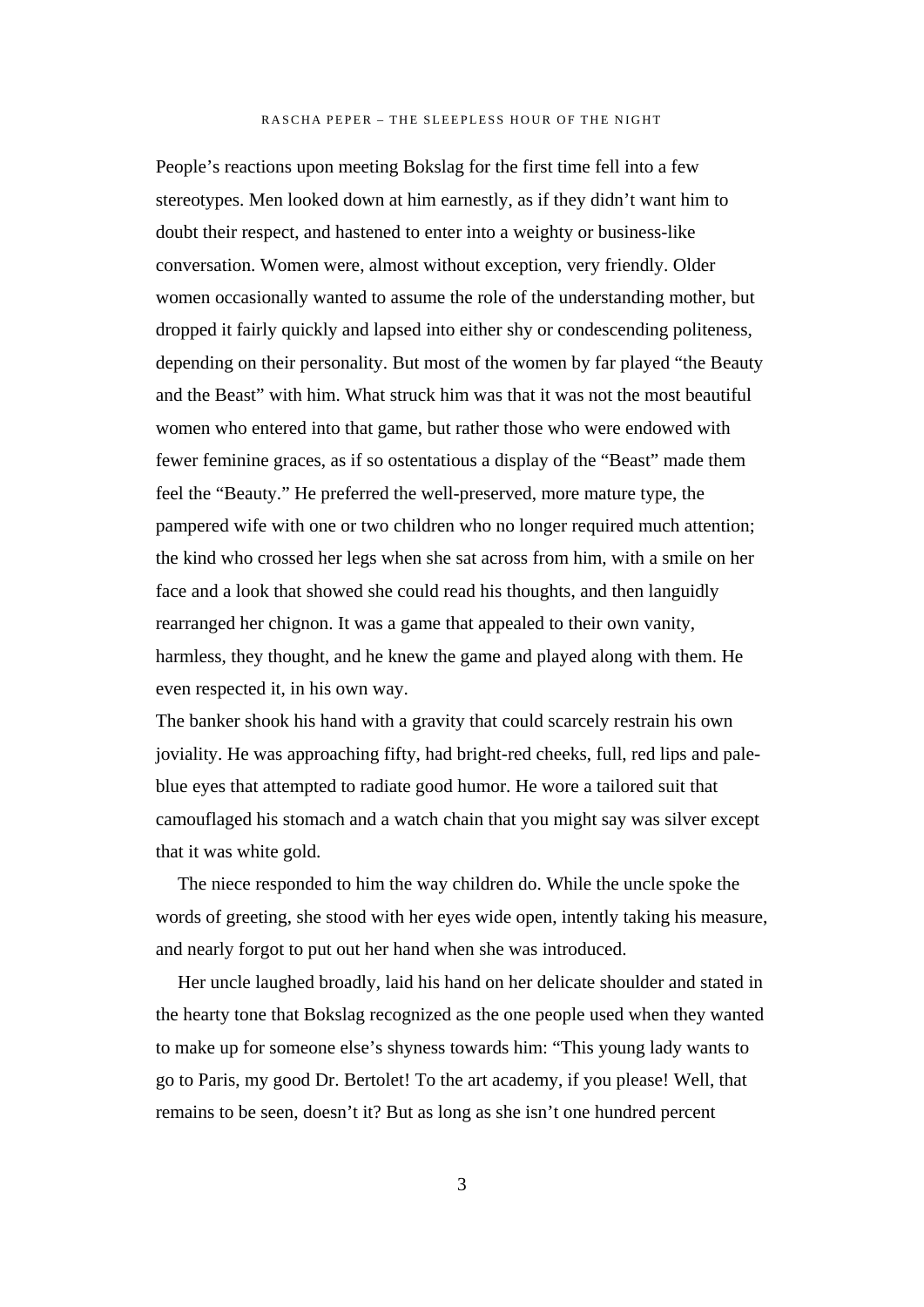healthy, it's out of the question, that's clear! One hundred percent and no less, my girl! We won't settle for less than that!

The girl was a fox, a vixen. Her hair, which was draped simply at her neck, wasn't really red, but rather blond with rust-colored highlights. Her face was narrow, her long, thin nose tipped up at the end and her light-brown eyes seemed to be just a tiny bit crooked. She was slight and endowed with few curves. She was nineteen years old.

The three of them sat down and discussed the medical situation. The uncle uttered expressions of concern. Bokslag listened and said "hmm." The girl laughed a few times as if they had said something entertaining, but said little herself. Nor did she play the Beauty and the Beast. She merely sat there looking him openly up and down. He barely looked at her, but observed that the wavy gray hair of his conversational partner was combed back meticulously and that he had the mouth of a gourmand and flaccid, bejeweled hands. Just outside his field of vision he could see the niece's thin, freckled arms resting in her lap; her calves, which were clad in ivory-colored stockings and tucked under her chair; and her long, narrow feet, in shoes that had a row of straps across the instep, with a button at the end of each strap. Italian shoes, he knew without asking.

The woman in charge of housekeeping finally arrived to show the newcomer to her room. The uncle went with them. For a moment, the three of them stood in a triangle in the doorway. The uncle spoke a few paternal words and laid a hand on the girl's elbow.

"You couldn't find yourself in better hands, ma petite!"

Bokslag sniffed, abruptly extended his hand in his customary manner and limped off on his orthopedic shoes.

His reputation as a superb doctor had come about on its own. The law of compensating talents. The blind had to be musical geniuses, hulking giants were really innocent children and unattractive virgins were paragons of virtue — the illusion of justice. And so the crooked gnome, who became a doctor in spite of it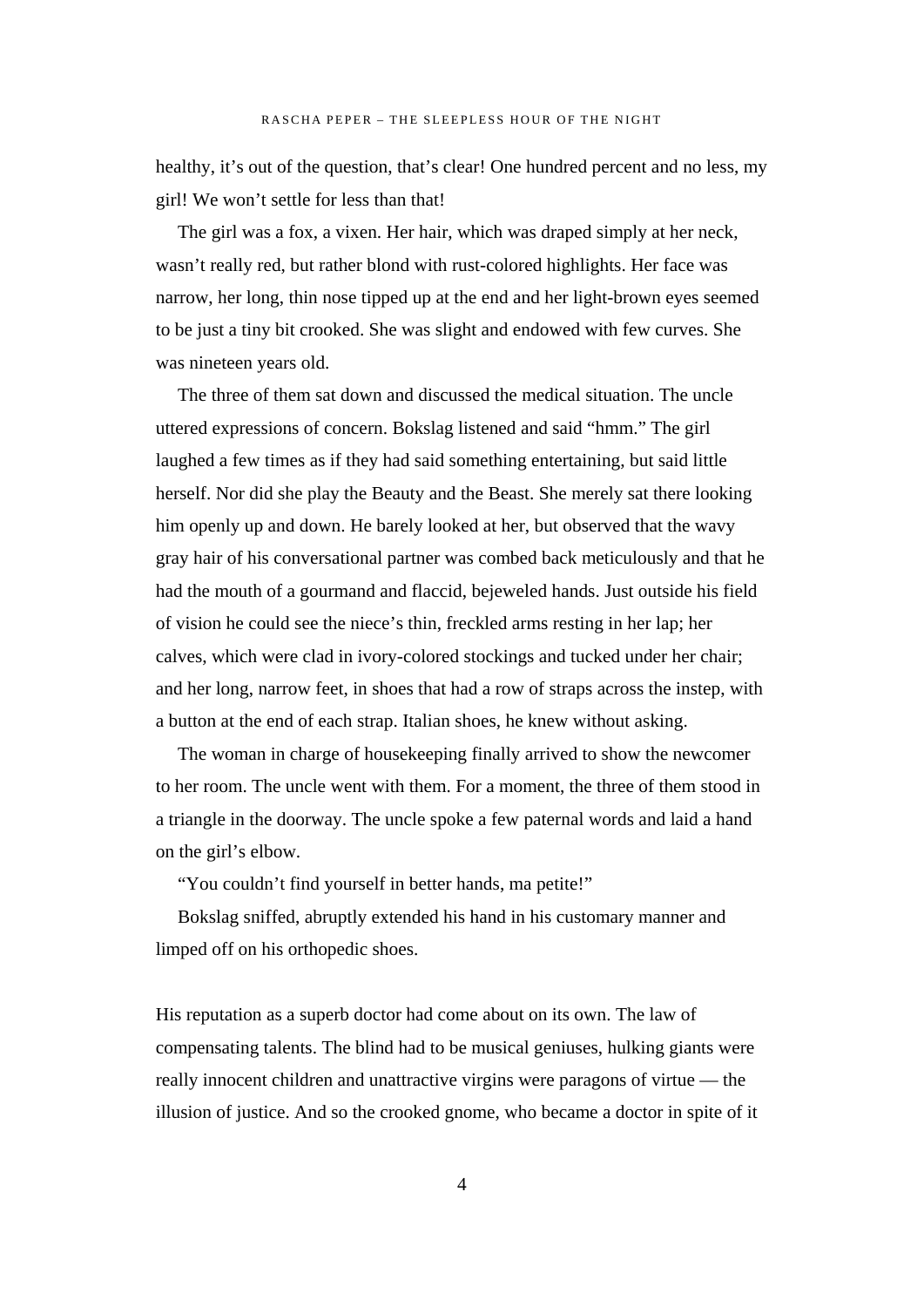all, had to be a talented man of medicine! A grotesque hunchback, a horrifying troll...that's true! But such a blessing for suffering mankind!

Unlike many of his kind, he totally lacked another compensating talent, namely the ability to captivate through eloquence, derision or a display of insight into human shortcomings, or the talent to persuade their fellow human beings that they possessed noble souls in their deformed bodies. But that was so much the better. His gruffness had become his trademark. In the circles of those who could permit themselves to have nervous breakdowns and rest cures, they raved about him and submitted in delight to his silence and gruff manners. His former fellow students at Leiden University, who would have turned him into their debating society's mascot if he'd let them, now sent him their overwrought wives. And they smiled at him and showed their legs and lay naked on his examining table; virtuous Beauties submitting to the skillful hands of the Beast.

No one knew him on a personal level. His person was inextricably intertwined with that of the Slagenstein Clinic. Almost literally, since he had obtained special permission from the board to live in a modest wing at the back of the building and there were weeks in which he never left the grounds. He was the soul of the clinic. A highly esteemed curiosity who had managed to make the hideousness of his body secondary to his medical intellect. No one thought it odd that he lacked a private life. A wife and children, hearth and home, were inconceivable in relation to him, and if he had ever wanted them, his desire had long ago been sublimated by the management of the clinic, which he ruled like a spider in its web.

Back in his office, Bokslag did not go and stand at the window again, but seated himself at his desk and started going through his paperwork, as he did every day at this hour provided nothing interfered. He checked lists, wrote a few short reports, listened without looking up and grunted his agreement with the reports of Nurse Gerth — who had come in to see him and was used to his style inspected the inventory lists of the medicine cabinet and requested a call to a colleague in Beetsterzwaag. The switchboard reported that it was unable to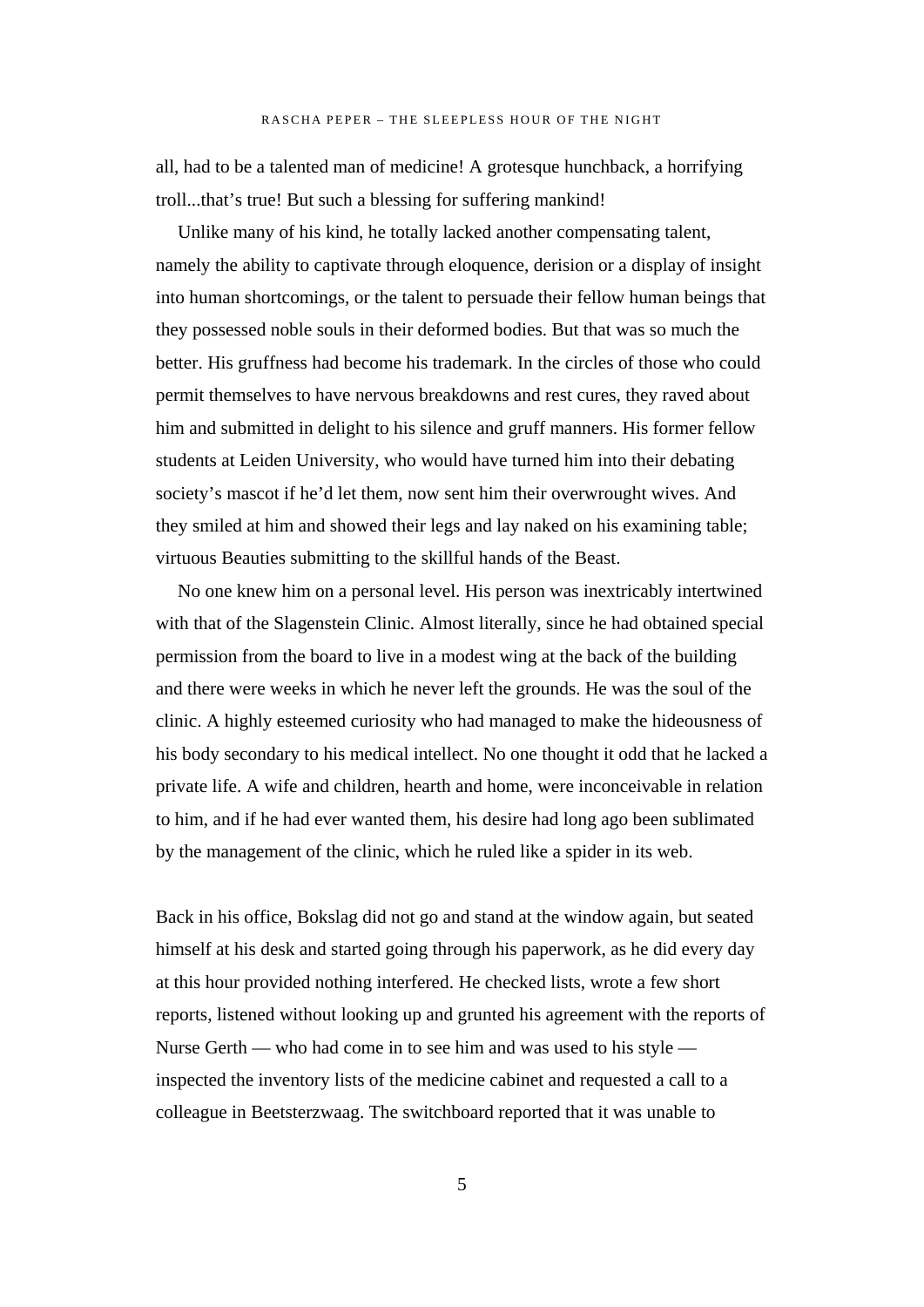connect him and asked if he wanted to wait. He pivoted halfway around in his swivel chair and, with the phone at his ear, stared outside through the wroughtiron curlicues.

The September light was just as intense, but because the sun had left the room, the yellowed lawn seemed to belong to another reality. He looked back and forth over the mid-line between the rhododendrons. It was still very quiet. Monotonous axe blows resounded from the adjoining woods; that would be the ex-clergyman, who was so enamoured of his wood-chopping therapy that he couldn't stop, not even in this heat. By stretching his neck he could see that the banker's Ford was still parked at the entrance.

There was still no connection. He stared over the grass and his eyes turned glassy, but he failed to achieve the blankness that had seemed to be within his grasp earlier that afternoon.

He couldn't get the shoes with the straps out of his mind.

In Bokslag's case, the law of compensating talents was right in as much as he had an above-average intelligence and, what was more unusual, clear insight into himself. He knew that he wasn't a highly gifted doctor, but merely competent. He also knew that his profession made him more of an outsider to life than he already was by virtue of his personality and appearance. He who has friends, lovers and family can be a physician without coming to harm. But he who chooses loneliness and medicine tends to view people in the course of time as nothing but a collection of organisms; either well functioning or malfunctioning, but organisms just the same. And to see the laws governing all these organisms. Especially the laws.

Not that he denied the existence of the emotions and passions that drove these organisms. On the contrary, he recognized the striving for money, power and prestige, the desire for earthly existence, the longing for love, the fear of loneliness and death...he acknowledged their existence, recognized their symptoms and thought of them the way a lawyer thinks about laws in a legal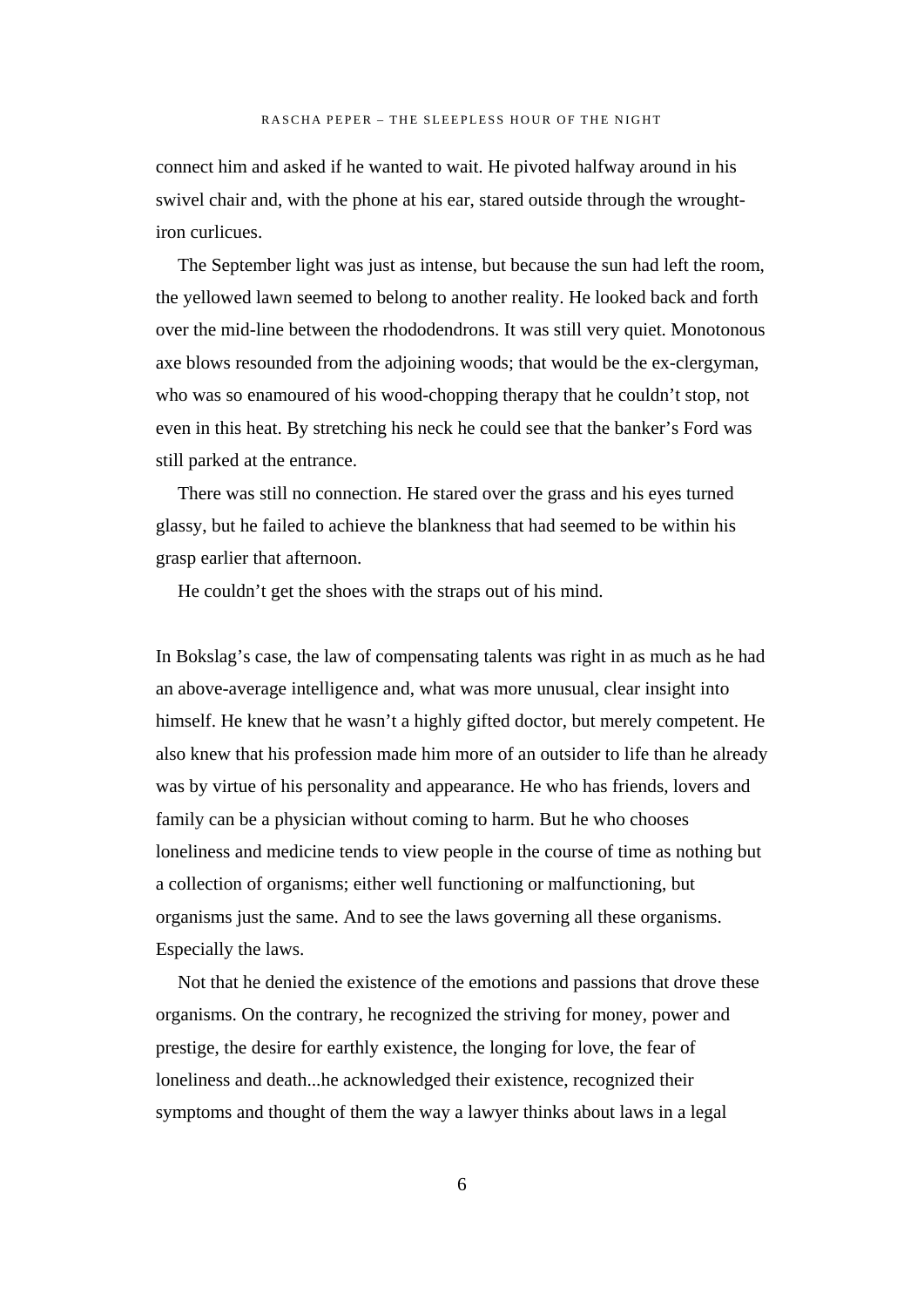code. They were not his concern. He viewed the whole gamut of human emotions and drives as an observer, smiling or shrugging his shoulders, and thought of them more or less as diseases for which there was no cure.

He also saw himself primarily as an organism, plagued on the outside, but functioning well on the inside, and therefore a slave to the laws governing all flesh. He had no illusions about himself and no flattering thoughts with respect to his person, but it never cost him his peace of mind. He might have justifiably been proud of his achievements, but he wasn't. As for his appearance, he might have observed with pleasure the remarkably long, elegant hands on his misshapen body, but he never noticed them. Even the suits produced by his ingenious tailor provided him with mere satisfaction rather than pleasure.

There was only one thing about himself that pleased him: his name. One part of his name at any rate. His full name was Geerten Matthijs Bertolet-Bokslag. He shortened Geerten to Geert, but since no one ever called him by his first name, it hardly mattered. Matthijs was merely an initial on his letterhead. He loathed Bertolet and never included it when he introduced himself, but it had been quite useful to him in the past. And in the present for that matter. A double-barreled name can come in very handy to a hunchback. It added an air of distinction to a hump, especially when you come from a simple family of tradespeople. It had done him a great deal of good during his years at Leiden University; after all, no one there knew his family!

But his name was Bokslag! It was more than his name, it was his skin, his suit of armor! That name was stamped indelibly on his soul, in so far as he felt he had one. There was only one Bokslag. His entire family had only served to deliver him up as the personification of the name.

Anyone who telephoned him could hear it in the way he said his name. It rang like the clang of a hoof against the Bakelite phone.

"Bokslag speaking!"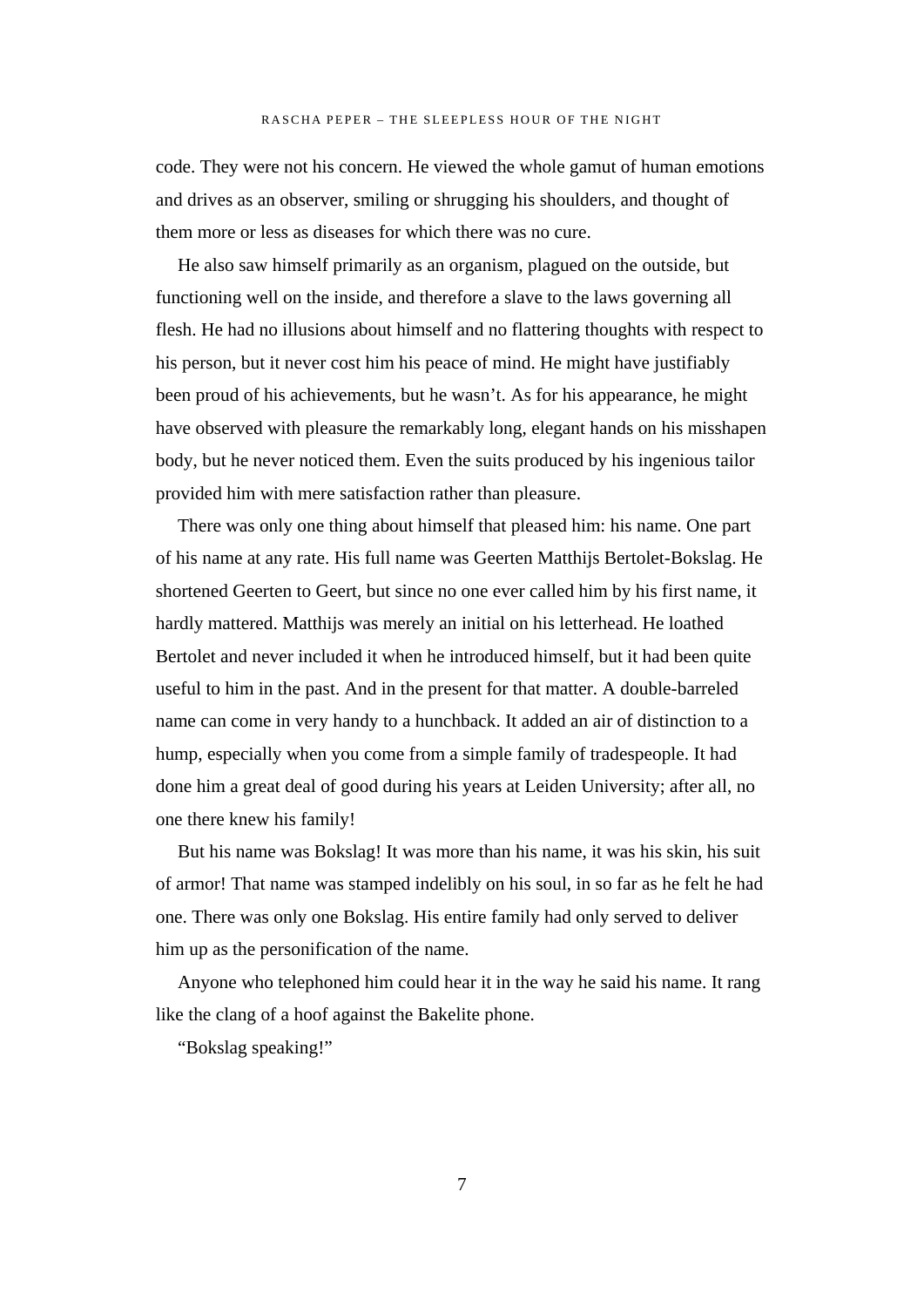II

The moon hung like a night-light above the woods and cast a pale glow over the back garden, where three large umbrellas had been collapsed and tied down. They stood arrayed on the lawn like dancers frozen in mid-pose. Here and there, a few rattan chairs and a table or two had also been left outside. Slackness on the part of the personnel. First one rabbit zigzagged across the lawn, and then another one. The moon lit up their white tails.

Actually, it was never totally quiet inside the house, not even at night. The woodwork groaned and creaked, the pipes hissed, and distant sounds could be heard from the doorman's room or from the right wing, which housed the patients who also needed night-time care. A door creaked: the night nurse was making her rounds before going off with the male charge nurse to drink coffee in the doorman's room.

No one ever went into the left wing at night, unless of course one of the patients called. The corridor in this wing contained seven windows, each of which protruded slightly from the wall in a bay. When the moon was bright, as it was now, it cast seven equi-distant pale squares on the parquet floor. The vague shadow in one of these squares was almost imperceptible. Anyone coming up the staircase and looking down the corridor would swear that it was empty.

#### III

October went by with lots of sun, wind and rain. The trees turned red, gold and brown and shed more and more leaves. The whist-bridge-chess season had begun, and a fire was lit every night in the downstairs salon.

The vixen quickly endeared herself to Slagenstein Clinic. She was impatient, impulsive, quick to take offence, finicky about food and unwilling to play cards, but she melted hearts anyway. They were not used to so much youth and restless energy. She wasn't interested in "resting." She took enthusiastic walks through the fall landscape, returning with her cheeks red, her wind-blown hair tucked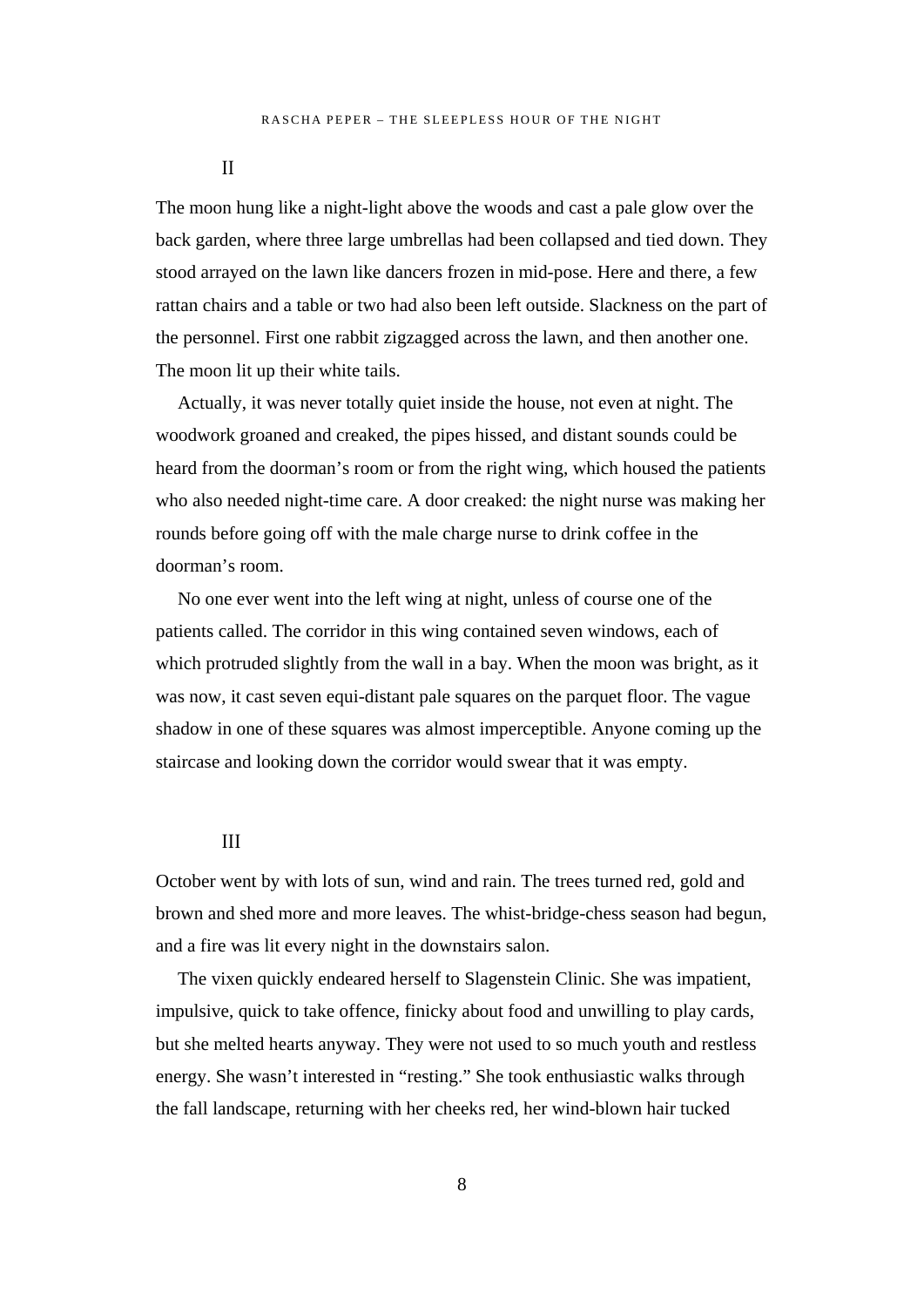under an artistic, purple velvet beret and her arms full of multi-colored leaves, as if she wanted to say: I clearly don't belong here, there's nothing wrong with me!

The first time Bokslag examined her, he had barely removed the stethoscope from her chest before she popped the question.

"You're not going to keep me here for long, are you?"

"Turn over..." he said and began to tap her silk-like back, listening with his eyes vacant.

"You may get dressed now."

Standing behind the screen, she asked him again.

"I won't have to stay a long time, will I?"

He sniffed and jotted down a few notes.

She quickly appeared before him fully dressed, sat down on the edge of the chair across from the desk and stared intently at him.

"Why all the hurry?" he asked in irritation.

"I want to leave," she said with an insolent look.

She leaned back with her heels firmly entrenched in the carpet and stubbornly lowered her chin.

"I want to go to Paris. As soon as possible. And if I have to spend a long time taking the cure here..."

She pronounced the word with affected disgust.

"...the war might have broken out and my uncle won't let me go any more.

Then I'll be stuck here for good!"

She fixed him with a look as if it would then be on *his* conscience.

"According to my uncle, there's going to be a war, at any rate he's afraid war will break out. It doesn't matter to me, except that I want to be in Paris when that happens."

She sat in expectant silence.

He grunted above his notes.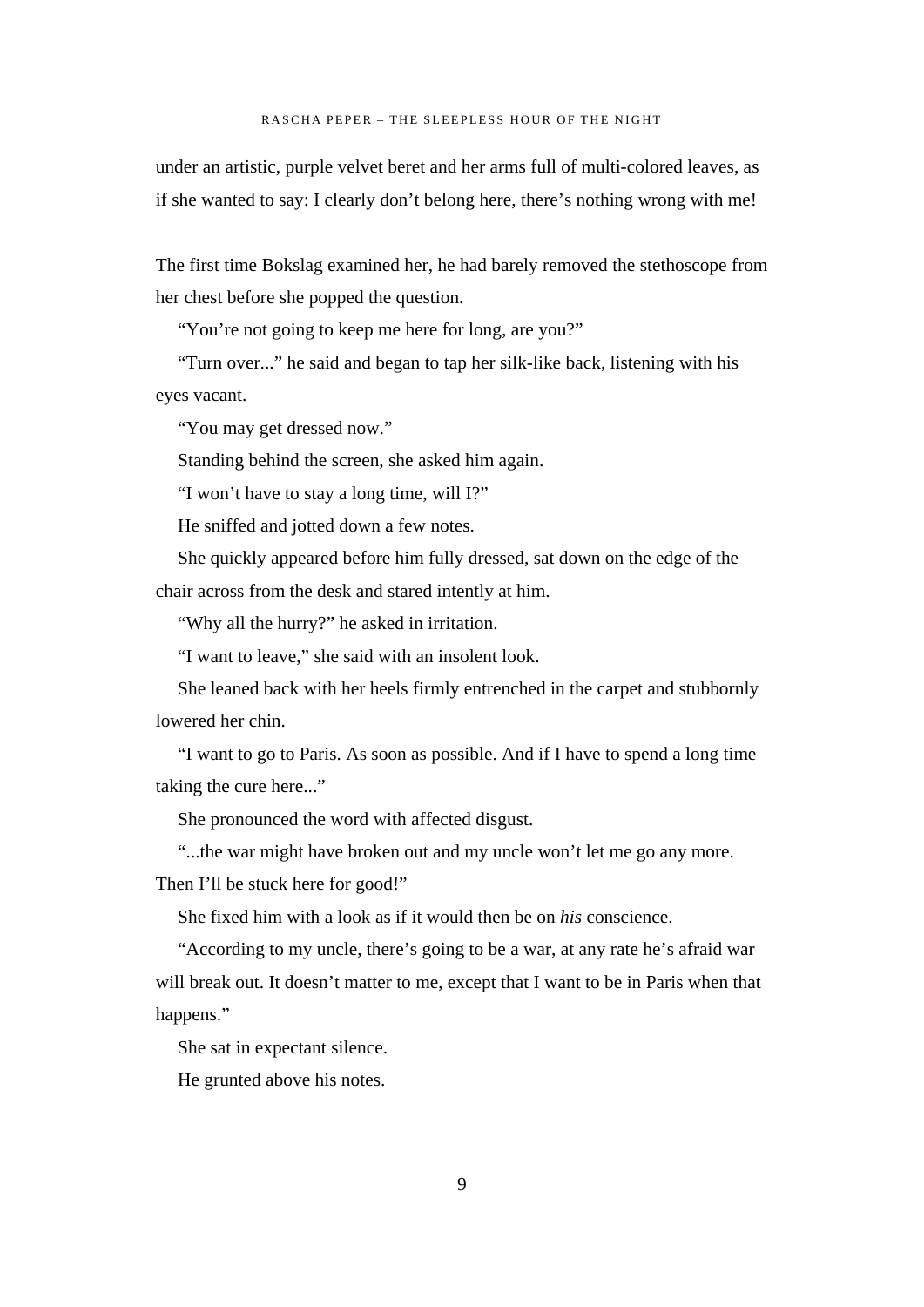"War or no war...you'll be here three or four months for sure...maybe even longer...no way to tell. Rest is essential. If you don't..."

The vixen jumped to her feet.

"Three months, I can agree to that! In Davos that was the least you could get! But no longer! After all, I'm not really very sick! My uncle is blowing it out of proportion! He's doing it on purpose, because he knows I want to go away! But three months...It's a deal. That means I'll be out of here by Christmas and I can leave in January!"

Standing tall in front of his desk, she looked at him in defiance, with derision written all over her pampered mouth.

He didn't respond. He rested his chin on his hands and looked back at her. Something terrible was taking place at the back of his eyes. She looked quickly away, shrugged her shoulders and resumed her seat.

"Rest is therefore essential," he repeated. "From ten-thirty to twelve-thirty, sit on the balcony outside your room...with a blanket...from three to five sleep...with the windows open. Bedtime at ten o'clock...at the latest."

She looked at her hands and stretched and rubbed the thin fingers with a timid face.

Stuck-up little minx.

"Yes, doctor," she said in a childish voice. "Matty will be a good girl."

"You're doing it for yourself," he said and angrily jiggled the telephone hook to request a call to the hospital which he wanted to conduct in her presence. They needed to send more x-rays.

"Besides, I've noticed some sores in the corners of your mouth."

She shrugged her shoulders.

"I've had them before. They'll go away."

"I'll give you some sulphide ointment to put on them."

She had walked to the window. She wore a dark-blue dress and dark-blue shoes; between them her pale girlish calves were lit up like two thin pillars. The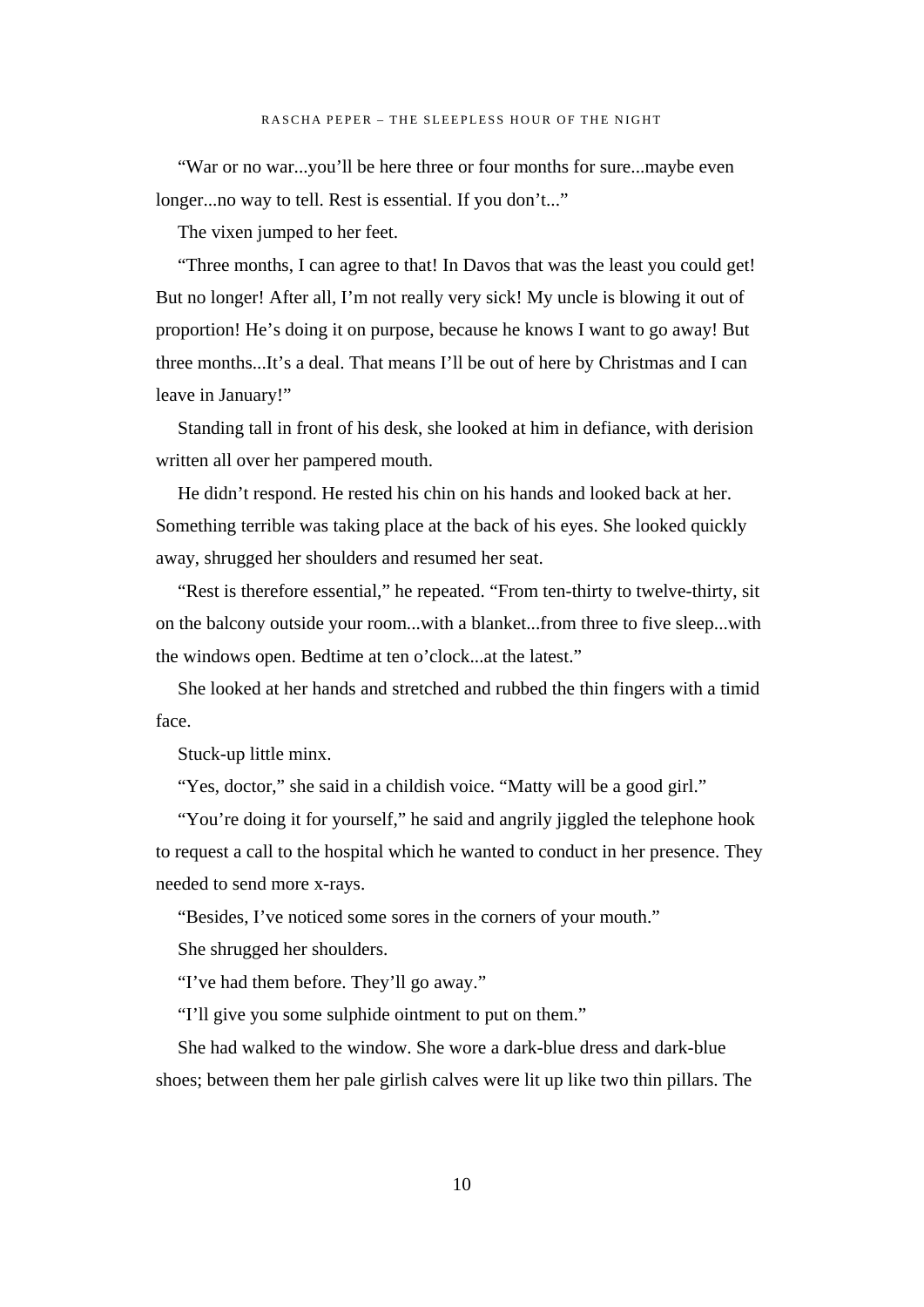shoes were fastened with a strap over the instep and had strange hourglass-shaped heels. Must be the latest fashion.

His interest in shoes was a legacy from the past that he couldn't shake off, the way others couldn't rid themselves of their Catholic childhood. His father had been a shoe salesman and had put the whole of what his soured emotions had to offer in the way of passion into "quality shoes." In and around their provincial town, his shoe store, "The Golden Slipper," was a household word. The family name, which his father flaunted wherever possible, was lettered aristocratically on the shop door: A.H.F. Bertolet-Bokslag.

His father...a suspicious, narrow-minded man with the soul of a tradesman, kneeling before the outstretched feet of women, wearing a smile he reserved exclusively for the store. His father on his bicycle, the rack piled with boxes, on his way to the wives of the town notables, who didn't come to the store themselves to try on "quality shoes," but ordered them sent to the house on approval.

His youth was filled with shoes. On Saturday afternoons or during vacations, he had to help in the store, and the clients either complimented him with undisguised pity or slipped him some change, which he was later obliged to hand over to his father. The names of the best French, English and Italian shoe manufacturers were drummed into him by his father, who told him he should count himself lucky — he, the wretched cripple — at the prospect of taking over such a flourishing business! The scorn spattered from his lips as he spoke.

As he sat doing his homework at the table in front of the upstairs window, the sun glinted unremittingly off the golden high-heeled slipper which was hanging outside. A slipper for a female giant.

His mother was too much his father's victim for him to be able to love her. She was a delicate, nervous creature wearing threadbare garments but exquisite shoes, who screamed and wept by night and hid her bruises by day.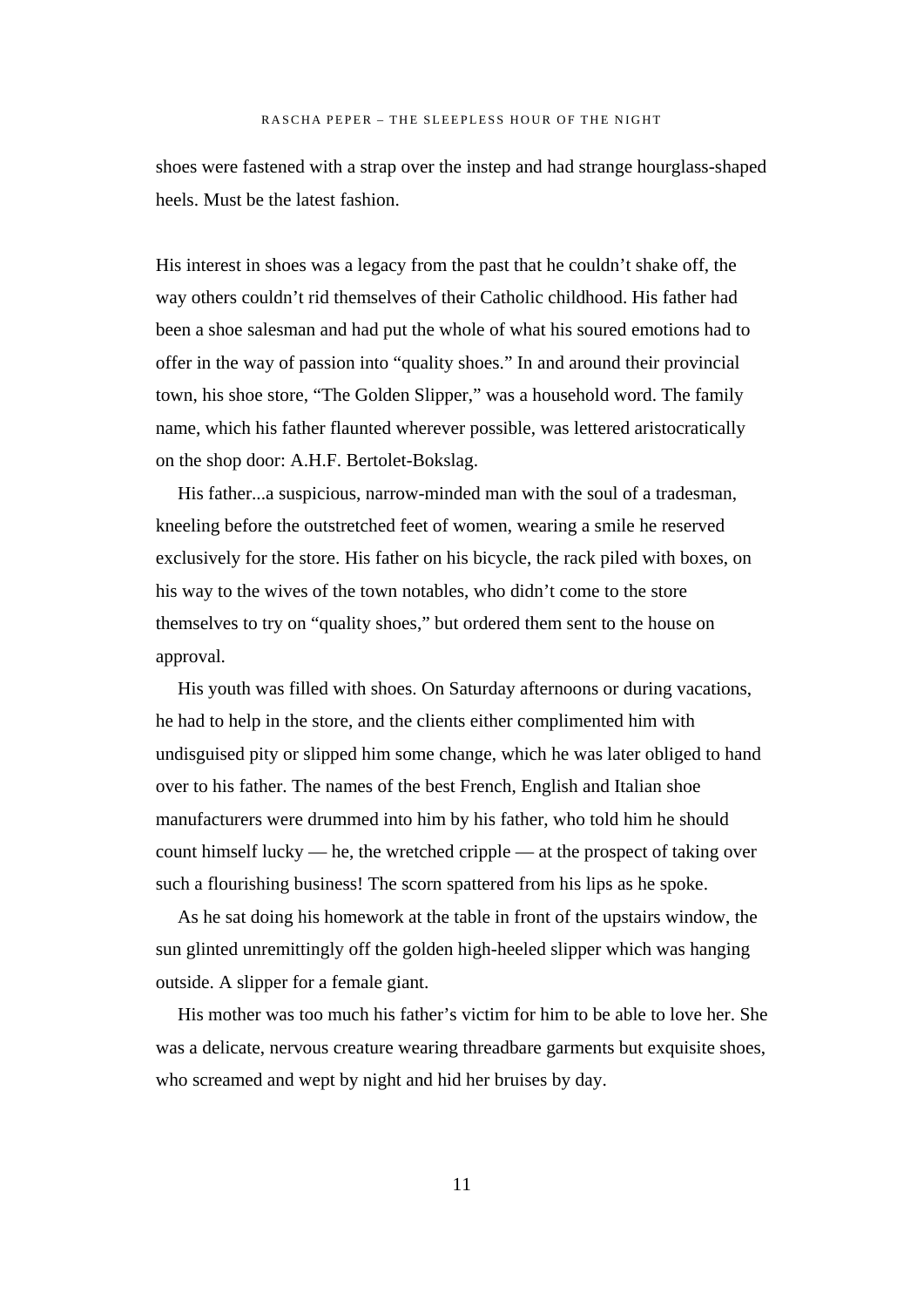When he was fifteen, the shoe kingdom came to an abrupt end. Seated at the table on Christmas eve, his father turned blue, gasped for air a few times and collapsed into his soup dish.

He could still see himself standing in the dark store when he went to fetch the doctor — who would merely find a corpse with vermicelli in its hair - surrounded by fragrant leather and shadowy shelves of shoes, and he could still recall what he was planning to do: the next day he would take a stick and in savage triumph knock all the quality shoes from their stands and beat them until they lay battered and torn in the corner...those stylish, spineless little darlings!

The years that he and his mother subsequently spent together, in another house, were relatively good years. They had become closer, she appeared to be amenable to his desire to go to college, and when she suddenly died, in his third year at Leiden University, as unexpectedly as his father, he had felt abandoned and for a while even guilty that he hadn't been a better son. The last few years she had worn only cheap, inferior footwear, while daily polishing his expensive, handmade shoes, the "normal" left shoe and the higher right one, so that he might make a respectable appearance.

In the meantime, the vixen had started drawing portraits of the other residents. This caused quite a sensation and made her extremely popular. The first "head" that she sketched — without the object of her attention being aware of it — was that of the withdrawn and suicidal caviar dealer, Mr. Bast. According to Mrs. Stübberowitz, his tormented face had been reproduced with such feeling that she immediately offered to be the following object herself. After that came Mrs. Van Dil, the grim-faced but vain ex-clergyman, the giggly German chambermaid and goodness knows who else. Many of them had had their "head" framed or had simply pinned the drawing up in their room, and sketches or watercolors of Chinese ginger jars, leaf-entwined grapes or gods and goddesses in revealing poses were passed admiringly from hand to hand in the salon.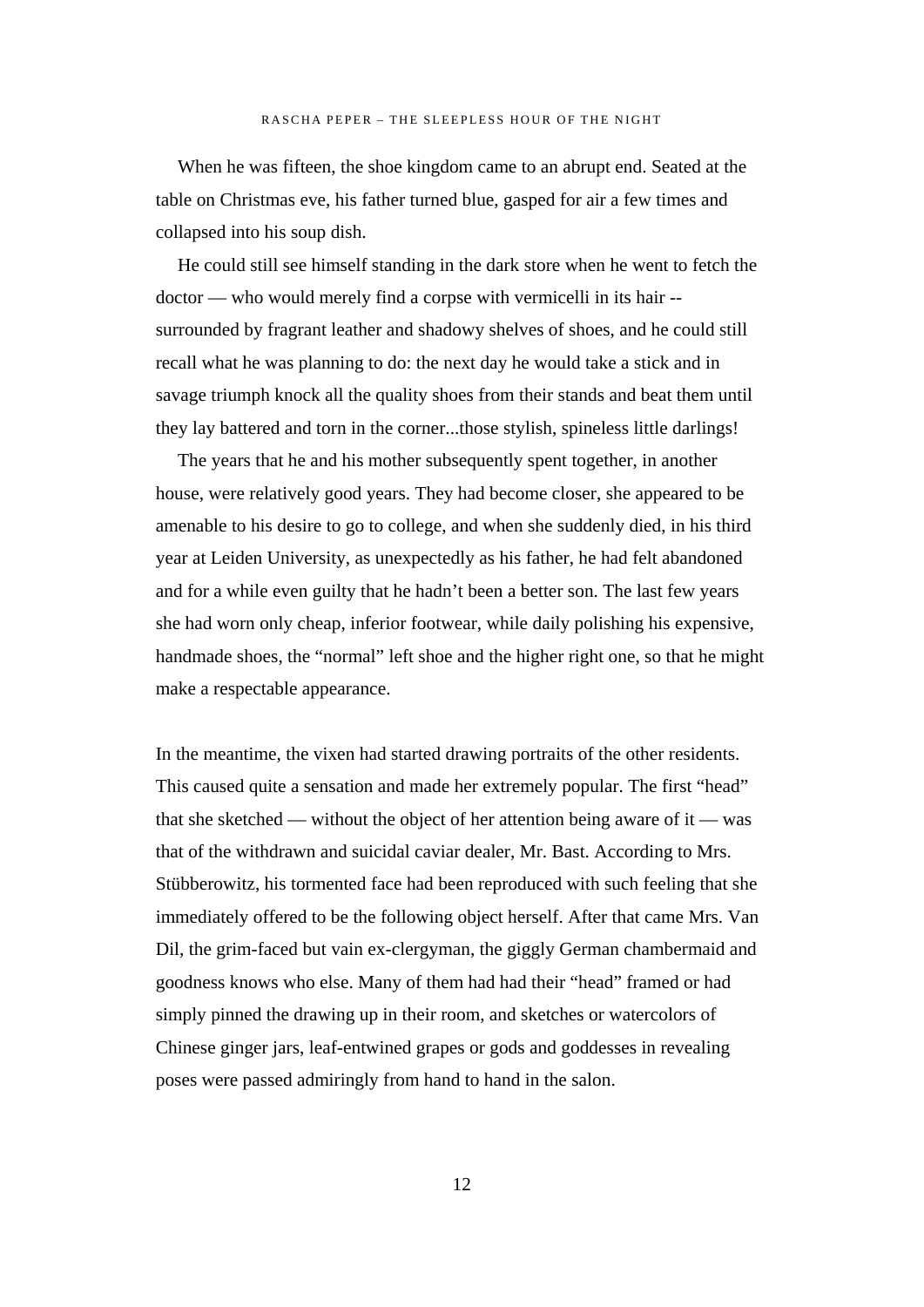"Is she getting her sleep?" Bokslag asked Nurse Gerth with a frown. She shrugged her shoulders.

"I see to it as much as I can. But she's like water, isn't she? One minute she's here and the next minute she's gone!"

Nurse Gerth laughed while she said it. She too had sat for a portrait, in pastel yet!

"And she complains that because of all the daytime rest she can no longer fall asleep at night!"

"She shouldn't make such a fuss," he said.

"Okay, but maybe you should tell her that," said Nurse Gerth. "That might make an impression!"

He would have found it easier to do without a hand rather than Nurse Gerth, of that Bokslag was sure, and she knew it too, even though they had never said anything of a personal nature to each other.

Nurse Gerth was a cheerful, level-headed middle-aged woman who let no one pull the wool over her eyes and whose reaction to everything and everyone was that she had seen it all before! She was the only one in the clinic who got on well with Bokslag, and she was indispensable to him in that he found out from her what most other doctors find out from their patients themselves, but what seldom came directly to *his* attention. And that was more than enough! Nurse Gerth, with her disarming matter-of-factness, was one of those types who invites confidences without even trying. Almost all the patients told *her* what was on their minds rather than their eccentric sourpuss of a doctor. For years she had served as an undisputed go-between and provided him with daily accounts of everything that was of importance to him.

This sometimes included sexual matters, and Nurse Gerth reported with an astonishing directness things would have caused many a colleague to blink. She spoke with a lack of inhibition that led one to suspect that she relegated any animal desires that weren't meant to produce children to the category of mental or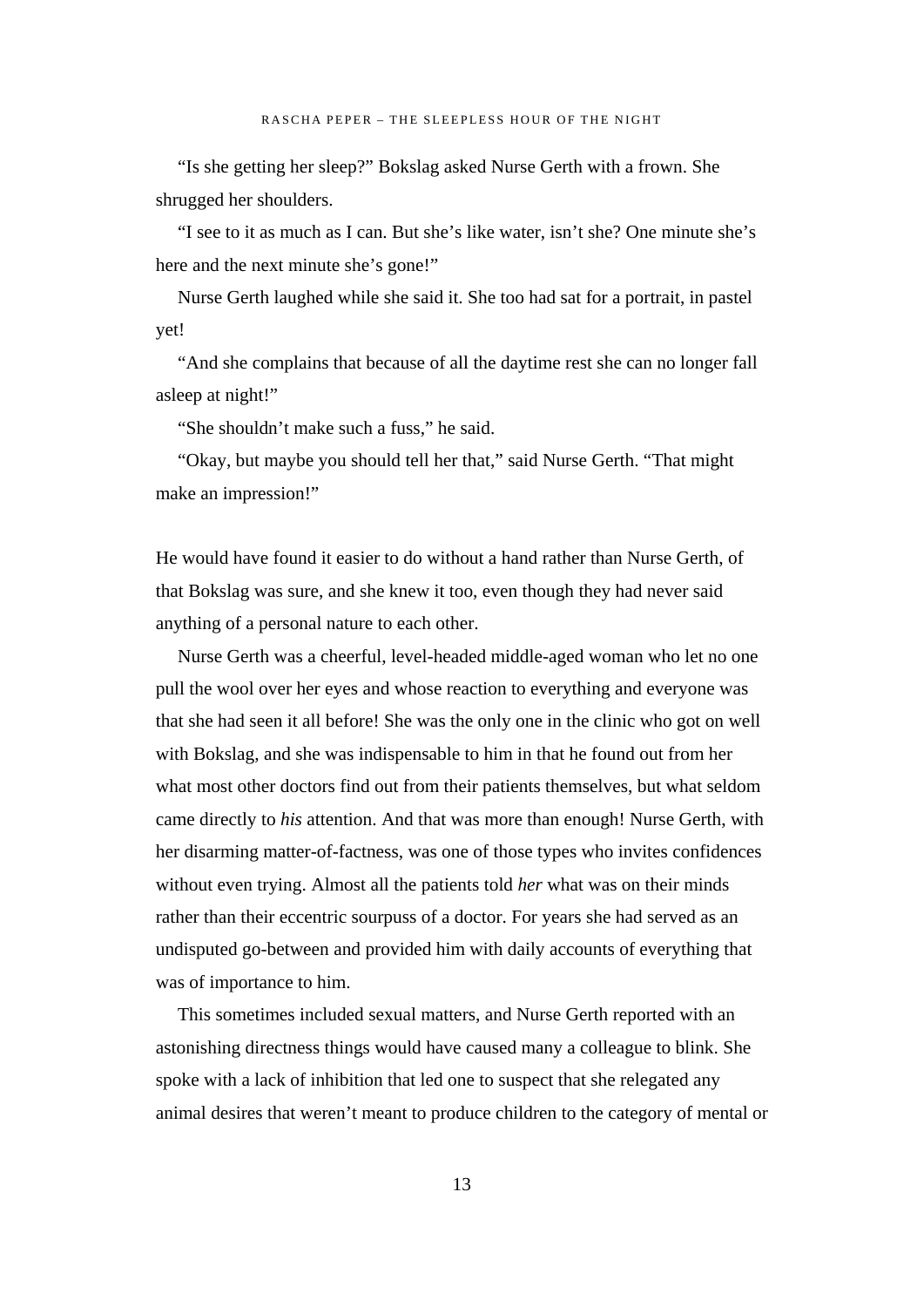physical aberrations that afflicted the patients, making it possible for her to talk about them with the same ease with which she discussed blood pressure or bowel movements.

Bokslag liked the fact that she didn't waste his time with digressions. Moreover, she rarely bothered him with drivel. She settled trivial matters herself, but was quick to identify matters of medical importance. For example, it was Nurse Gerth who made him aware of the side-effects of Morpheanum. While he had read about them in his medical journals, without her he would never have had them confirmed in practice!

In his usual Sunday afternoon bad mood, Bokslag stepped out of the elevator and crossed to his office to fetch a few files that should have been downstairs in the reception room. He loathed Sunday afternoons because he had to talk to one family member after another and wasted hours listening to all their gripes, which could have been dealt with in half an hour!

He grabbed the pile of files from his desk, slid another pile in its place to restore the symmetry of the desk top and was about to turn around and go downstairs when his attention was caught by a scene on the lawn.

The ex-clergyman's two noisy sons were visiting their father and had brought their scooter along with them, as they often did. Right at that moment, they were using it to cross over the lawn. The gardeners weren't there on Sundays and the doorman must be dozing off again! But they weren't alone. The vixen came running from behind the rhododendron bushes, heading for the boy on the scooter, so that he nearly bumped into her. She gave him a shove, which caused him to tumble on to the grass, grabbed the scooter and rode off on it, yanking savagely at the handlebars! He could hear her bright laughter through the closed windows. She was wearing a blue skirt that hugged her hips and flared out at the hem, and it fluttered in the wind. She bent her knees to make herself go faster, which caused her derriere to jut out at a sharp angle. She flew over the lawn like a modern witch.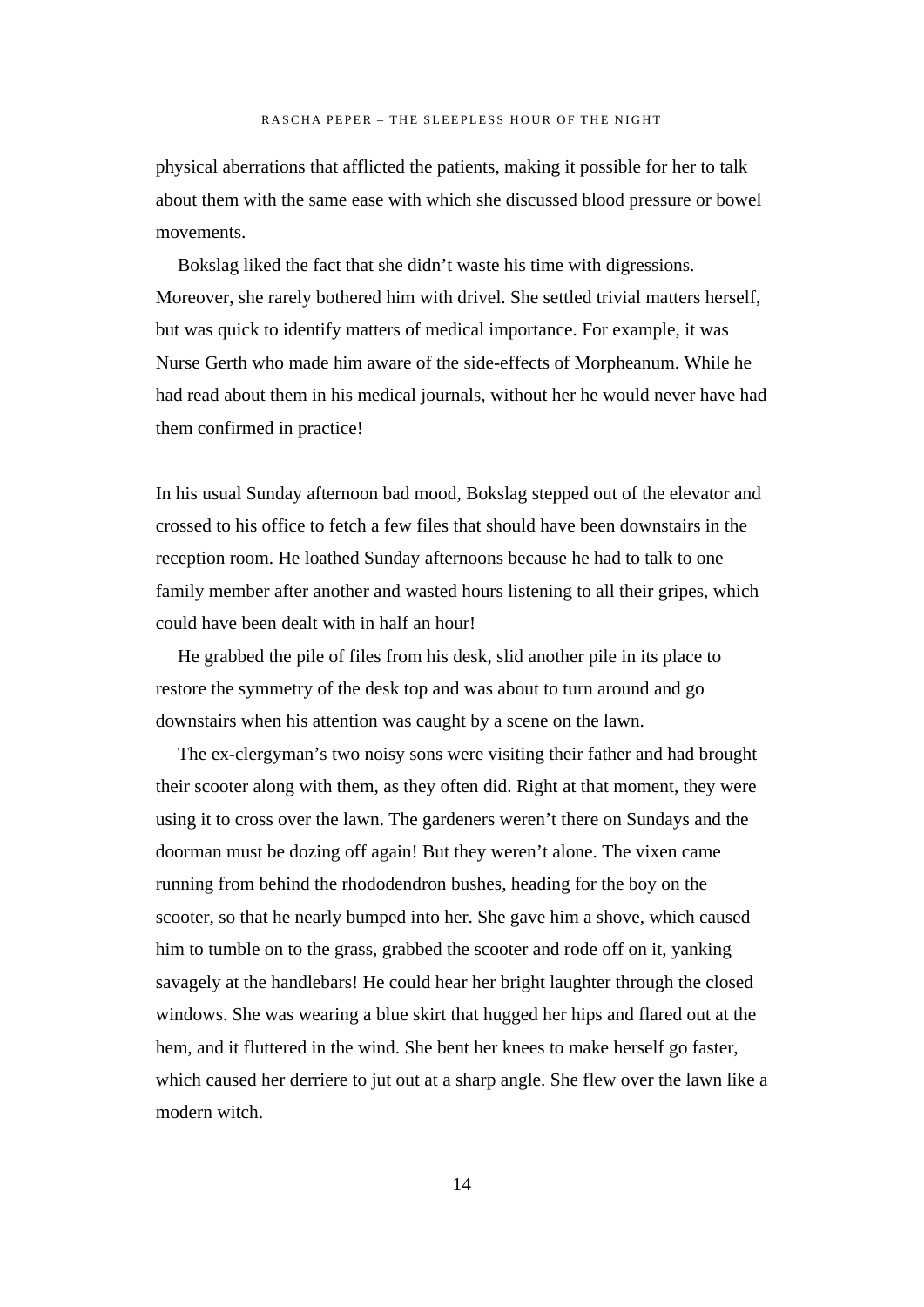The two boys set off in pursuit, first in tandem and then one on each side, so that she began to turn this way and that, lost her speed and finally allowed herself to be dragged screaming from the vehicle. The boys pushed her into the fallen leaves and the oldest, who was around twelve years old, sat on top of her and raised his hands above his head in a sign of victory. She made a few not very convincing attempts to get up and finally remained lying on her back, shaking gently with laughter. The boy continued to sit on top of her. He grabbed both her arms above the elbow, pushed them rhythmically against the ground, as if she were still resisting, and moved his body back and forth over hers. The vixen continued to lie there, moving her head from left to right, but had apparently surrendered. The boy continued moving. The brother watched.

The voice of the cleryman's wife rang out over the lawn. The boy stood up, brushed off his knees and adjusted something in his trousers. She stood up as well and, looking ostentatiously over her shoulder, started brushing the leaves from her jacket.

Bokslag sniffed, turned around and walked, stamping angrily with his right shoe, to the elevator.

#### IV

The sleepless hours are full of images. Images that do not go away but thrust themselves upon you with shameless tenacity, making you restless and demanding immediate satisfaction. Readers' hands have long since stopped turning the pages, and if the Victrola gets switched on — softly, it's in the middle of the night — the needle keeps going swish-swish in the last groove for a long time. An unbearable grating murmur.

The heating pipes hiss and clank noisily in the corridors. Hidden creatures are sending signals from cellars and attics, Morse code. The woodwork also creaks and settles. The staircase, the linen cupboards, the paneling, the parquet in the corridor in the left wing...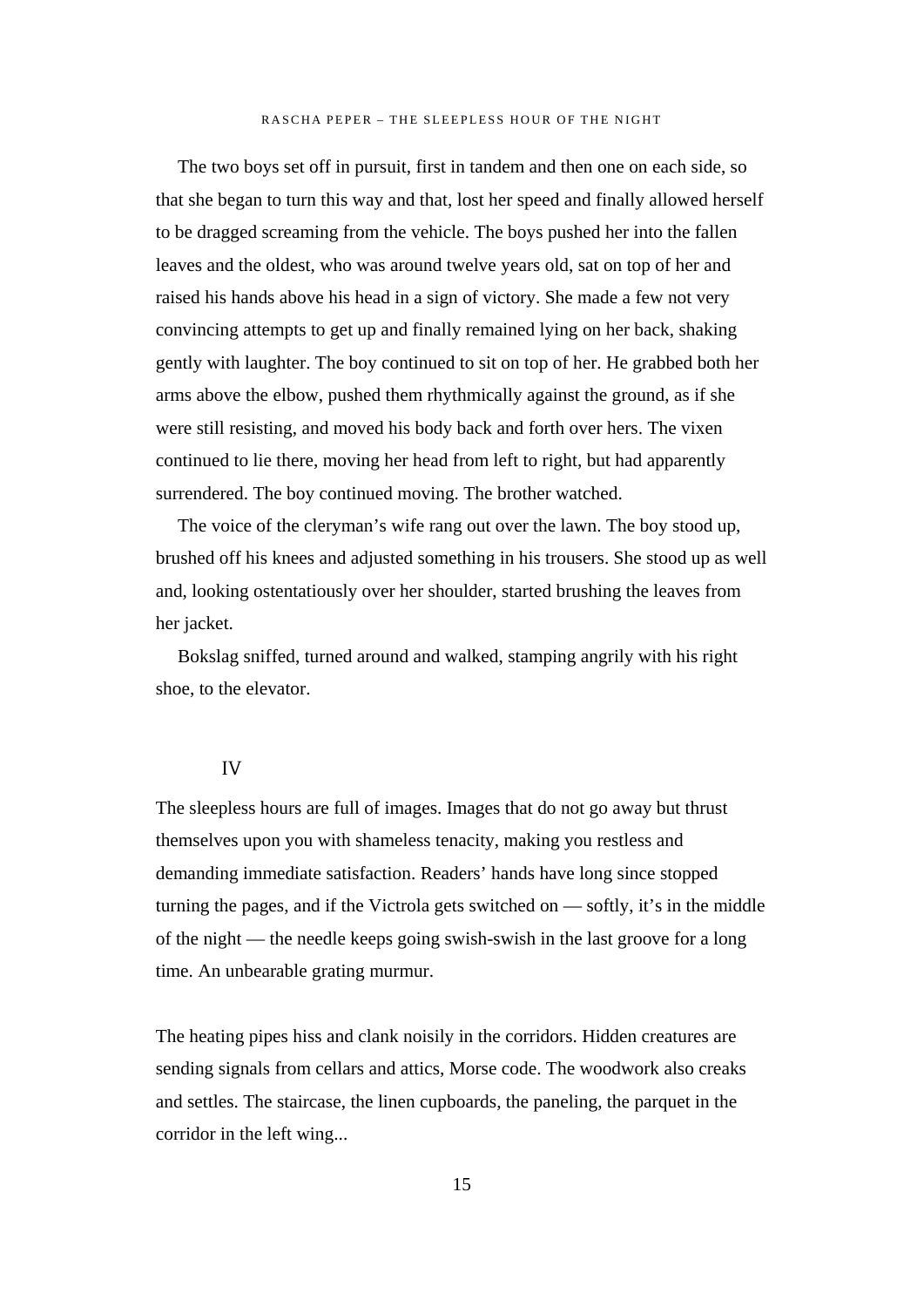The night nurse drinks coffee in the doorman's room.

A woman in satin pyjamas is sleeping so soundly that it's as if her soul has left her body. Her inert hip curves beneath the covers. The large, white lilies on the table spread a faintly sweet scent. She seems to sleep the sleep of the drugged.

What compulsion drives the master thief? Or the mountain climber, or the deepsea diver? Acquiring the booty, conquering the peak, discovering the wreck? Or coming face to face with the hollow eyes of fate?

Fate is an indifferent, but vigilant creature. It lies in wait, its eyes half closed. From time to time it yawns, showing its ferocious jaws. And then resumes its motionless pose. It can strike at any time. It only has to lay a paw on anyone who dares to approach with ropes and pick-axes, codes and keys, a tank of oxygen...and swallow him whole. It is sure to strike sometime ...but is now the time?

#### V

The elderly Mrs. Scheltema was given her zinc injections in her room.

When he had finished with her and had closed the door behind him, he hesitated for a moment. He never went into the room next door. But the latest xrays had arrived this morning and why shouldn't he pass on his findings right away? Besides, Nurse Gerth had reported that she had complained about some painful spots on her tongue, and he needed to take a look at them.

He gave a short knock on the door and waited. There was no reply. She wasn't there, though it was in the middle of the rest period! He opened the door and looked inside.

The door to the balcony stood open, and the vixen lay wrapped in a blanket on the chaise longue. To avoid a draft, he quickly closed the door behind him and walked towards the balcony, scanning the room with his eyes. It looked arty and smelled of paint. Bad for the respiratory system.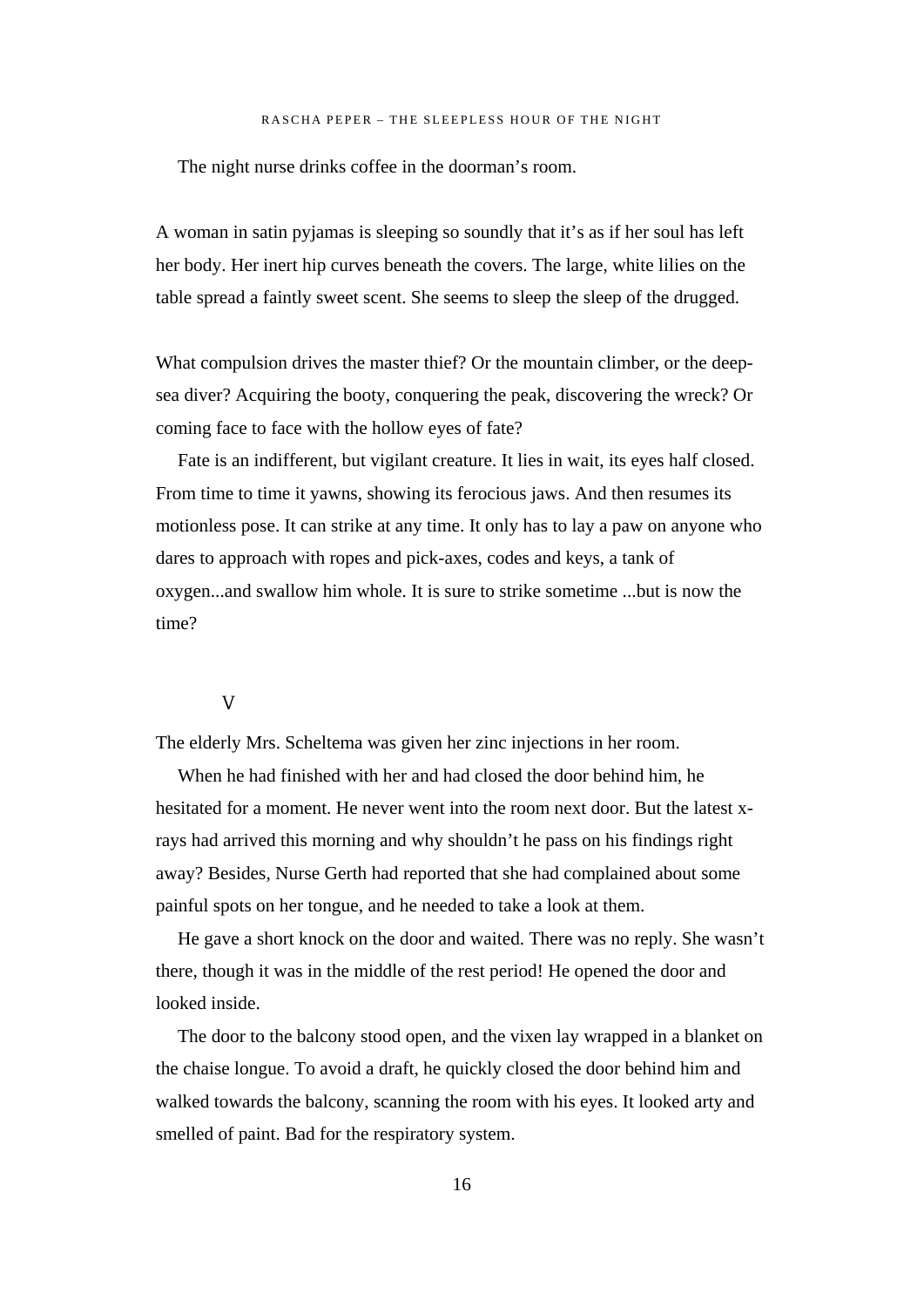She was asleep. She lay quiet and pale on her back, with her hands sticking out of the sleeves of a thick, padded jacket and folded across her chest, half under the blanket. Her hair trailed down from the chaise longue. Her blue, translucent eyelids were closed over her eyes, and the tip of her nose was red from the November cold.

She looked exceptionally obedient, surrendering herself to rest and fresh air according to regulations. This was evidently all part of her having promised "to be a good girl." He hadn't expected her to actually be asleep, and though he contemplated leaving the way he had come, he continued standing there looking at her in the winter sun.

Whether one likes or it, one is saddled with a lot of memories. He rarely allowed his memories to reach his conscious being. But they had a way of forcing themselves on him sometimes.

In his third year of medical school, they reported to the dissecting room every other week. His group had stabilized towards the end of the school year: three out of the original twenty students had dropped out for good, and those who remained had become so hardened that they no longer vomited, fainted or wept. Corpses were in ready supply: there was a lot of poverty in Leiden, and the school paid the next of kin a modest amount of money.

Two cases from this period had particularly stuck in his mind. The first case was, oddly enough, a chimpanzee belonging to an eccentric doctor in Leiden who performed the autopsy himself. The animal had died of intestinal cancer. He remembered the case because he had been moved by it: he had even felt himself turn white when the chimp's body was displayed. A large, ashen head; short, crooked legs which were drawn up toward the stomach; scraggly hair. It was clear: he saw himself (and was unable to prevent himself from feeling a sharp pain in his abdomen when several tumors the size of eggs were removed from the animal's body), but it wasn't important and he rarely thought of it any more.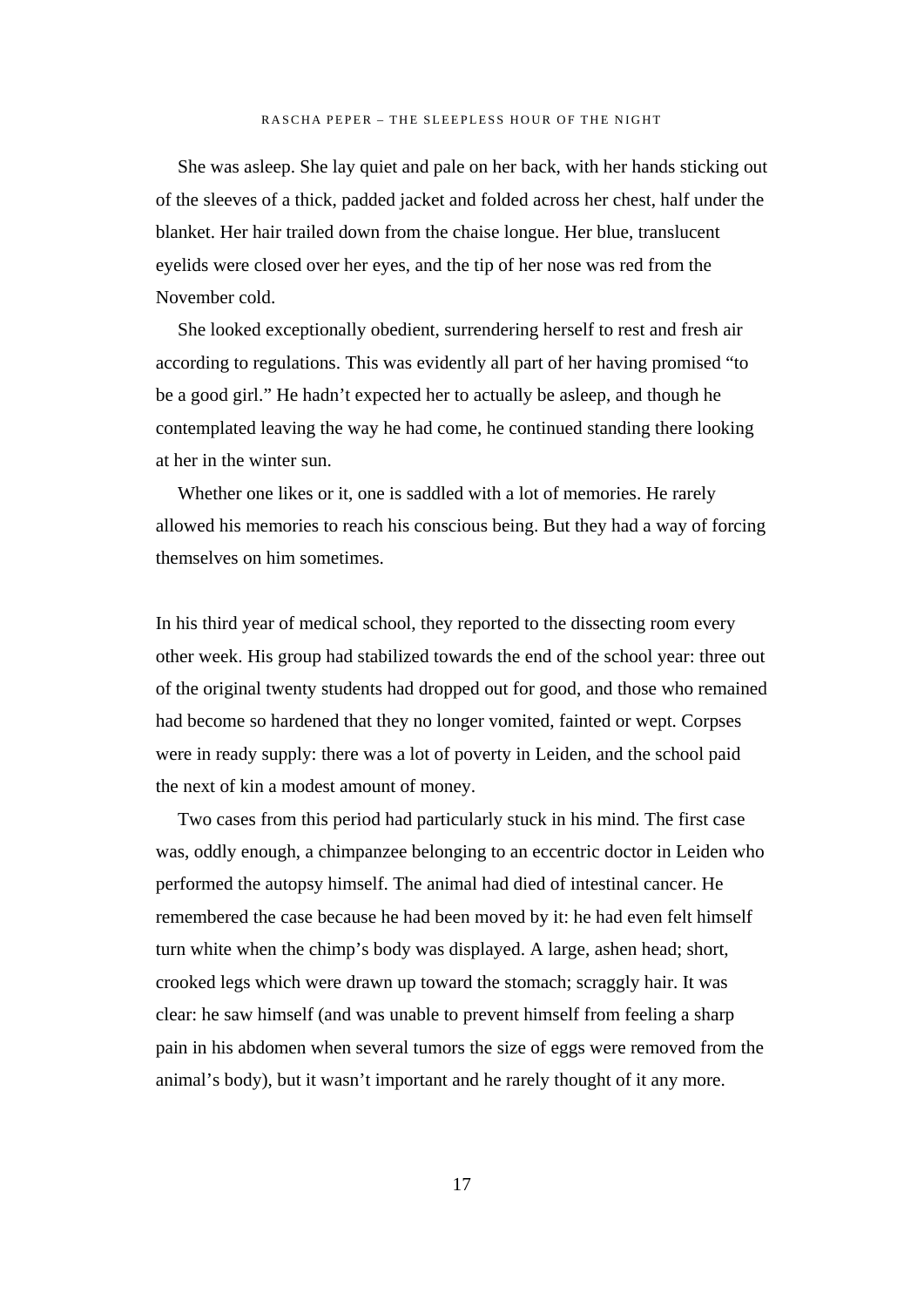The other case rose more often to the smooth surface of his memory, which he endeavored to keep unruffled, and set off an ever-widening circle of ripples. He was usually able to keep them from spreading, but sometimes they seemed to expand on their own accord.

One particular afternoon, the professor had, as usual, started by discussing the peculiarities of the case at hand and had then drawn the sheet from the corpse of a young woman. A silence always came over the group when confronted with the object of the dissection, but this time the silence was more profound than ever. They had never had a young girl; most of the corpses were old. Moreover, there was something lovely and unreal about the corpse. The body had taken on the same color as the wavy hair, a delicate pastel yellow, so that the slender creature appeared to be carved of one and the same stone.

The professor apparently had no peculiarities to note and the laboratory assistant covered the body with the dissecting sheet faster than usual, leaving an opening around the stomach. The anatomy professor, who had turned over the dissection to the students weeks ago, had then looked around the circle and let his eyes come to rest on him.

"Would Mr. Bertolet please be so kind as to expose the peritoneum?" he had asked.

The motive for his matter-of-fact request was probably the fact that Bokslag had a reputation for being a stoic; seeing the embarrassed faces of the others, he naturally addressed *his* neutral face. Bokslag moved forward without saying a word, stepped on the platform that the assistant had slid next to the body, selected a scalpel and carried out the initial incision in deathly silence.

Even so, he was not unmoved by the incident. In between his precise movements, he saw himself standing there making the incisions through the eyes of the others: the hunchback violating the maiden, the Devil's handyman at work! It seemed to him that carrying out this assignment sealed his fate: he was destined to go through life as an outsider. Moreover, it was as if by performing the task correctly and without emotion, something inside him had been lost forever,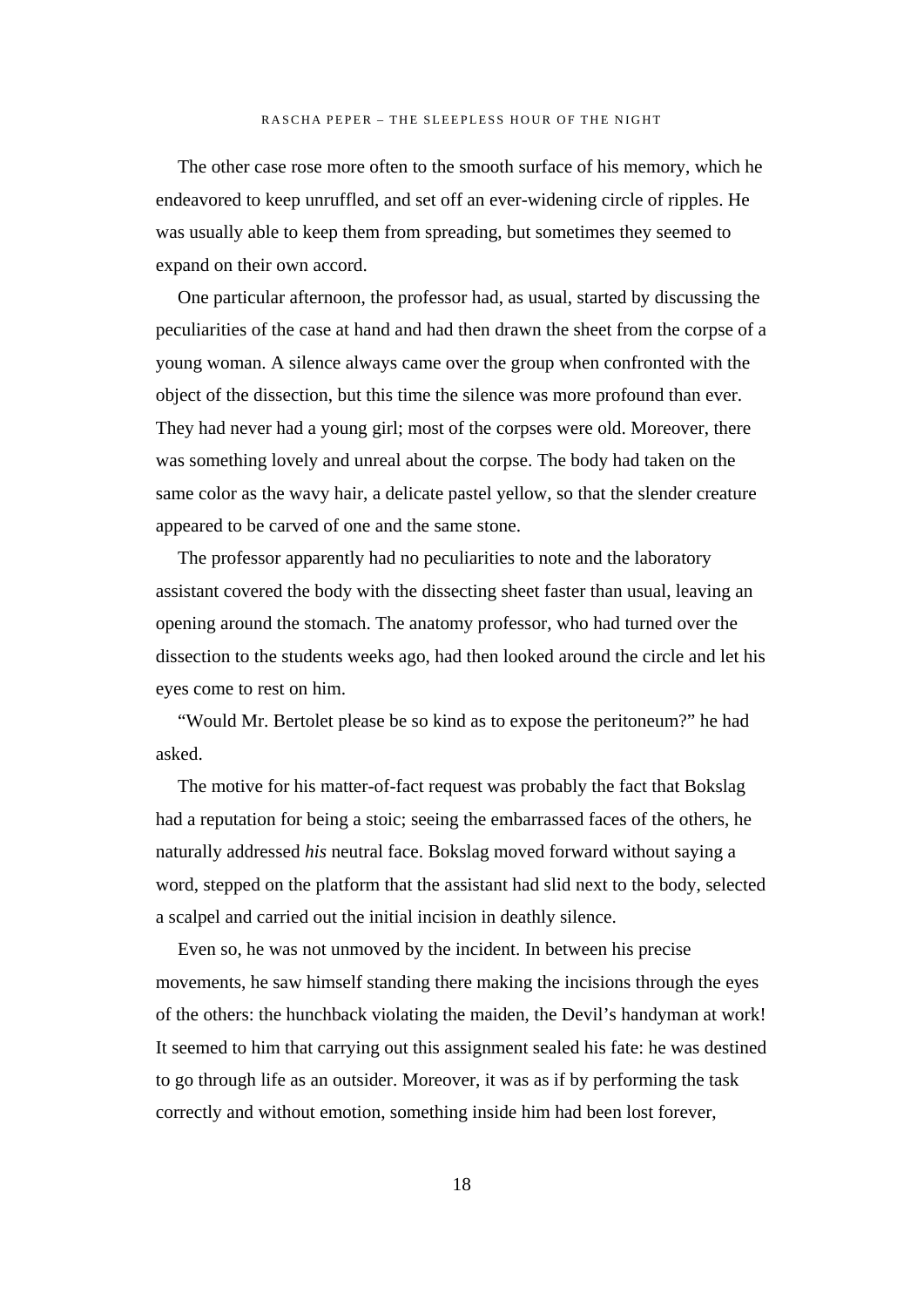something he didn't even know he had, some unknown quality that had been stillborn and now lay out of his reach forever.

He looked down at the neat lines he had made in the smooth, white abdominal wall, his ears rang with the intense concentration of his fellow students, and he unfolded the girl's abdomen for them in two perfectly symmetrical, thin slices.

#### He coughed.

She opened her eyes as if she hadn't been asleep at all and let his image imprint itself on her retina.

"Now you're actually sleeping and now someone disturbs you!" he said, and his mouth widened in a smile, for this was a witticism.

"Yes," she said.

"I received the new x-rays today and I thought: bring the report right away. The shadows haven't gotten any smaller. Not any bigger, but also not any smaller."

"Oh?" she said in bewilderment.

"So it's going slower than I had hoped."

"Does that mean that...that I can't leave at Christmas?"

He nodded.

"Perhaps at Easter."

"Her eyes darkened. She sat up.

"Shadows, shadows! As far as I can see, there are always shadows! They're supposed to be there! I feel fine! Doesn't that mean anything?!"

"Not enough. But everything will be all right. It just takes time."

She exhaled scornfully.

"Time! Yes, time! That's just what I don't have!"

"No?"

Now she got angry. She stood up and kicked the chaise longue so that it thudded against the railing of the balcony.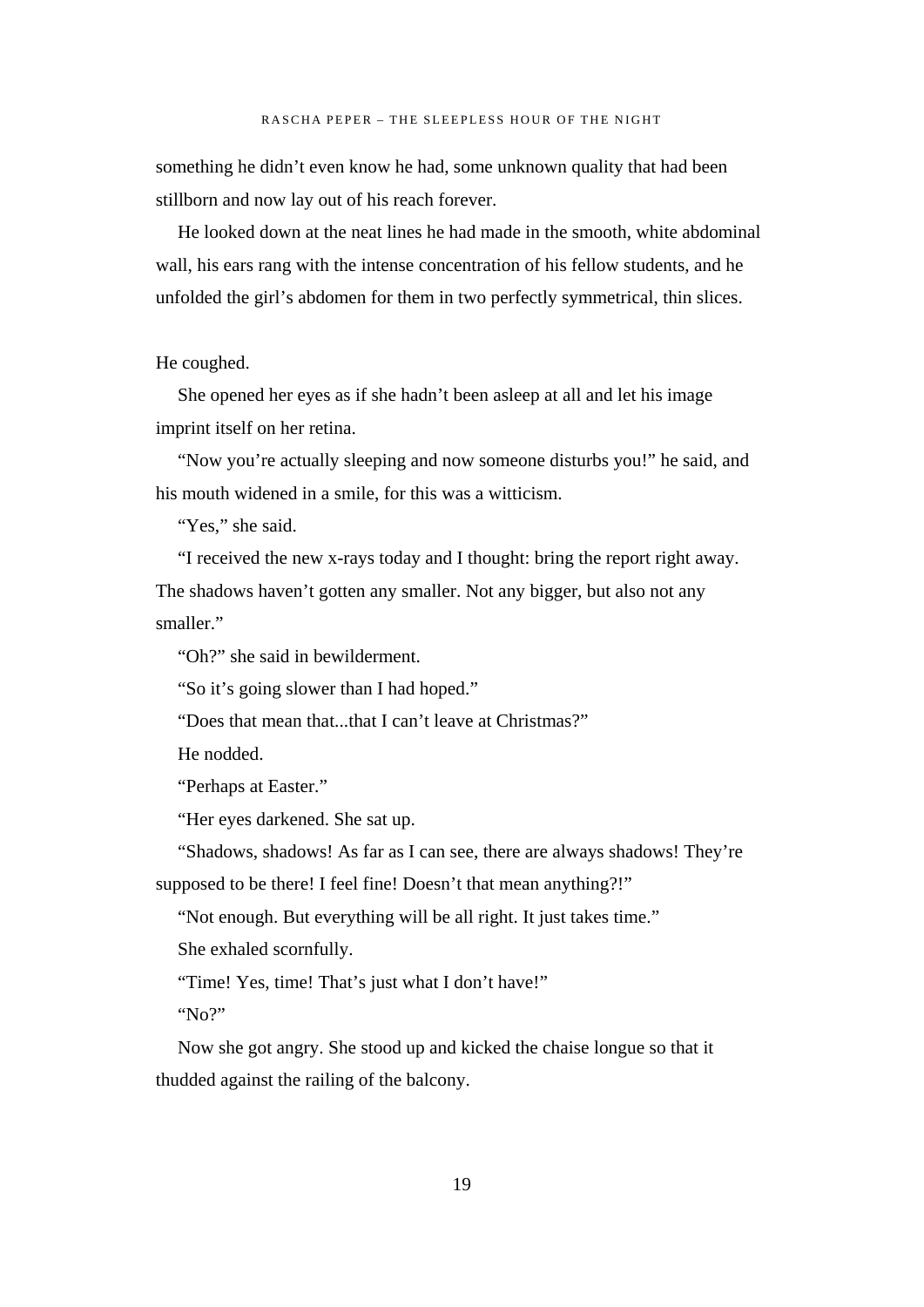"No, Dr. Bertolet! No! Of course you can't imagine that, you and the rest of the weak, sick and nauseating inmates of this place, but I absolutely do not have the time! I have to work on my talent! Not just sometime, in the distant future, but now!"

In an uncontrolled gesture, she pushed back a ginger lock that had gotten in her way, sniffed angrily and looked away from him towards the bare trees next to the house.

"If only I were twenty-one," she said bitterly, "I'd pack my bags this minute. Then no one would have anything more to say about me!"

Her padded jacket had fallen open. She tightened the belt with such a jerk that it seemed as if she wanted to cut herself in two.

Bokslag never said comforting things to patients. That was Nurse Gerth's job. He wouldn't even know what kinds of comforting things to say. But he saw the neck muscles under the averted face contract and a hand rub convulsively back and forth under a sniveling nose.

"I thought you were already working on your talent here," he said.

She turned around, filled with contempt.

"Ha. Ha. Ha," she said.

He sniffed.

"You may stick your tongue out at me. That will give me a chance to take a look at it."

"Go ahead and look. Maybe you'll see some more shadows!" she said and hatefully stuck out her tongue, leaning way over to give him a good view of it. It was lined with sores.

He thought for a moment.

"Come to the examining room after rest hour. I want to take a blood sample." She shrugged her shoulders and turned her back on him.

He left the room.

"Miss Vroom asked me to give this to you," said Nurse Gerth two days later.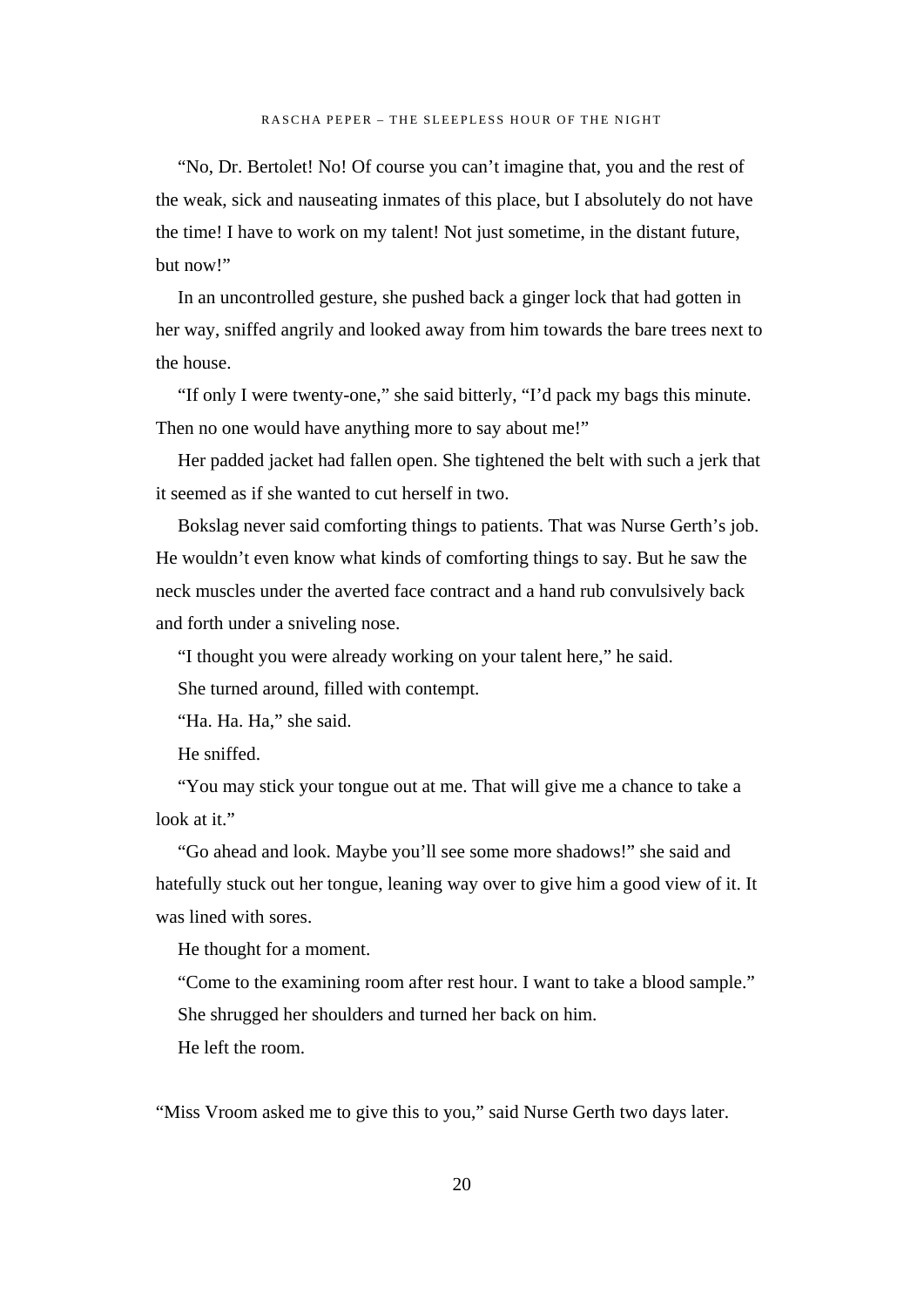She plunked a large yellow envelope down in front of him.

"Three guesses!" she said with a laugh and walked out the door.

He opened the envelope. It contained a charcoal sketch, a portrait of him. In the lower left corner was scrawled in India ink: For Dr. Bertolet-Bokslag, Your humble servant, Mathilde Vroom.

The portrait, a kind of bust, showed him standing in a doorway, or rather: looking around the corner of a door, with one hand on the door. Actually, only his protruding head, a shoulder and a hand were visible. Where the hump began, the contours faded politely away. Flattering, but a good likeness. His hair lay more elegantly on his head than his gray tufts did in reality, but it was certainly *his* crude skull. The sunken eyes under the uneven eyebrows regarded the viewer with too much friendliness, but they were certainly *his* deep-set eyes. His chin, which he knew to be rough since he frequently rested it in the palm of his hand, looked smooth and shiny, but was pronounced enough. He also immediately recognized the jacket he was wearing, the wooly brown one with the narrow lapels. He made an involuntary attempt to bend his right hand into the same pose as in the sketch and was forced to conclude that while the sketched hand was admittedly too elegant, it was indeed, let's be honest, *his* hand.

Your humble servant, Mathilde Vroom.

He didn't like art. He regarded almost everything he had ever set his eyes on as superfluous. Mere showing off. Okay, not everything; he had a few books with reproductions, Velasquez, Vermeer, the painters of the Italian Renaissance. He even glanced through the last volume quite often; there was one portrait that always kept him from turning the page right away: Vasari's portrait of Lorenzo il Magnifico. And last year, in the same building that housed a medical convention, he had seen an exhibition of an Austrian or a German painter, a man named Kokoschka, who it seemed had more or less fallen into disgrace in Germany. He had been so struck by the man's work that he'd even considered buying something. Imagine him, buying a painting! In the end, he didn't do it after all.

But this kind of thing...artwork for ladies!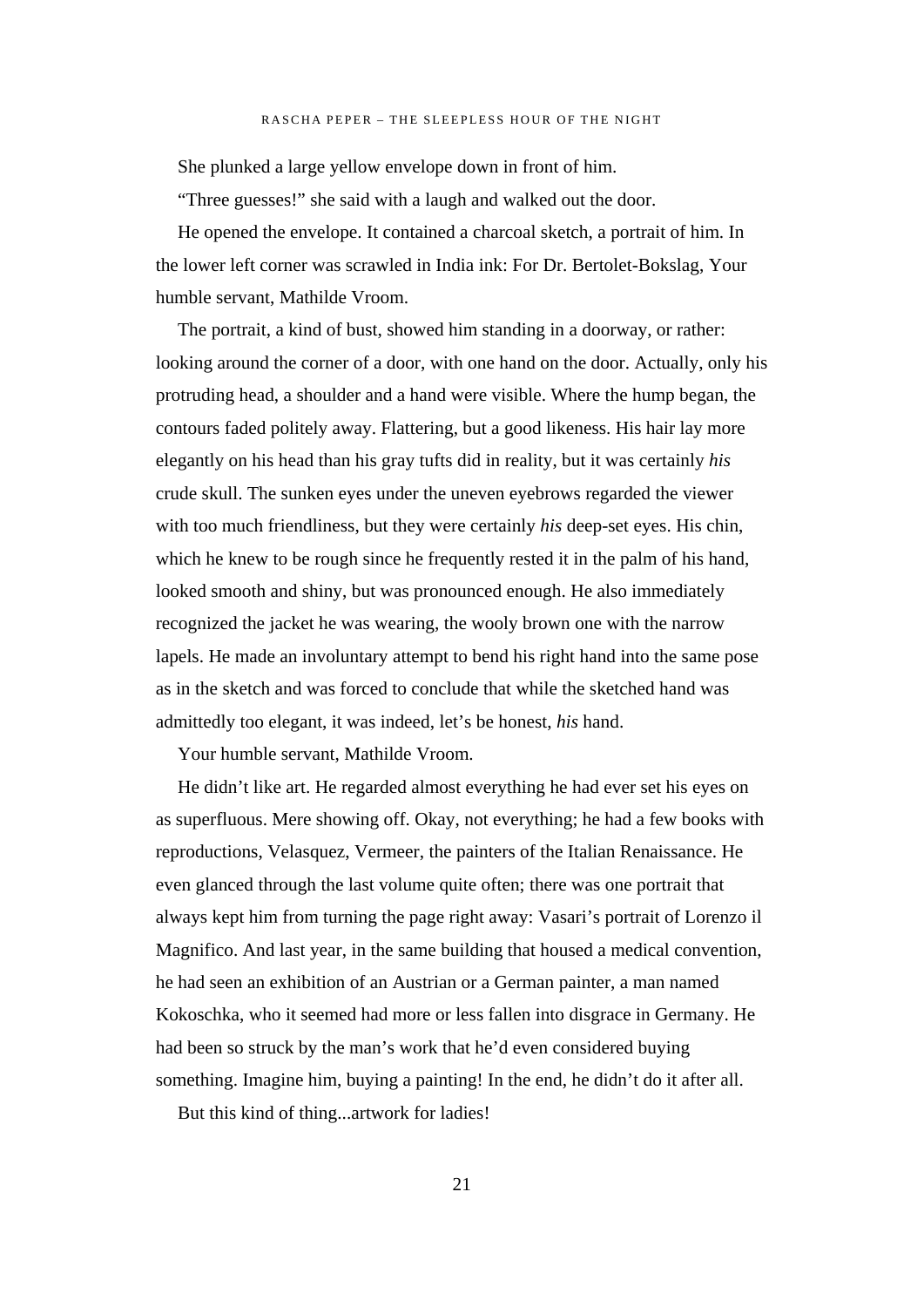He exhaled a few times through his nose to denote amusement and asked himself how she had managed it without his posing. The situation in the sketch reminded him the most of the way he sometimes looked around the corner of the dining room, but she certainly hadn't been sitting there with a sketchbook in her hand! Your humble servant...Pampered little viper!

He shoved the drawing back in the envelope, placed it in one of his desk drawers and started working.

The laboratory had examined the blood sample and sent the results. Full of spirochetes. Syphilis. Advanced stage.

He discussed it with Nurse Gerth, who raised her eyebrows.

"Goodness gracious!" she said.

"We'll begin with the usual injections," he said. "Neosalvarsan. Later perhaps bismuth salt. It might be an old infection...Please talk to her."

But talking produced few results. The vixen was uncommunicative. She had no idea when she had been infected and she didn't give the name of the person who infected her. She felt no need to confide in Nurse Gerth.

She also kept her silence when he gave her the injections. And he remained silent because she did. It might already have infected the spinal cord, he thought. In a month or two he'd have to perform a spinal puncture.

Her moods fluctuated even more than usual. Sometimes she was exuberantly cheerful and tap-danced through the salon. At other times she was overflowing with criticism and never missed an opportunity to point out how old-fashioned and narrow-minded they all were. But since she'd found out that she was far from being finished with her "cure," she was often quiet and sulky and didn't want to eat anything except dessert. Like many of the patients, she was going to spend Christmas and New Year's at home, and she had already repeatedly announced that she wasn't going to come back after that!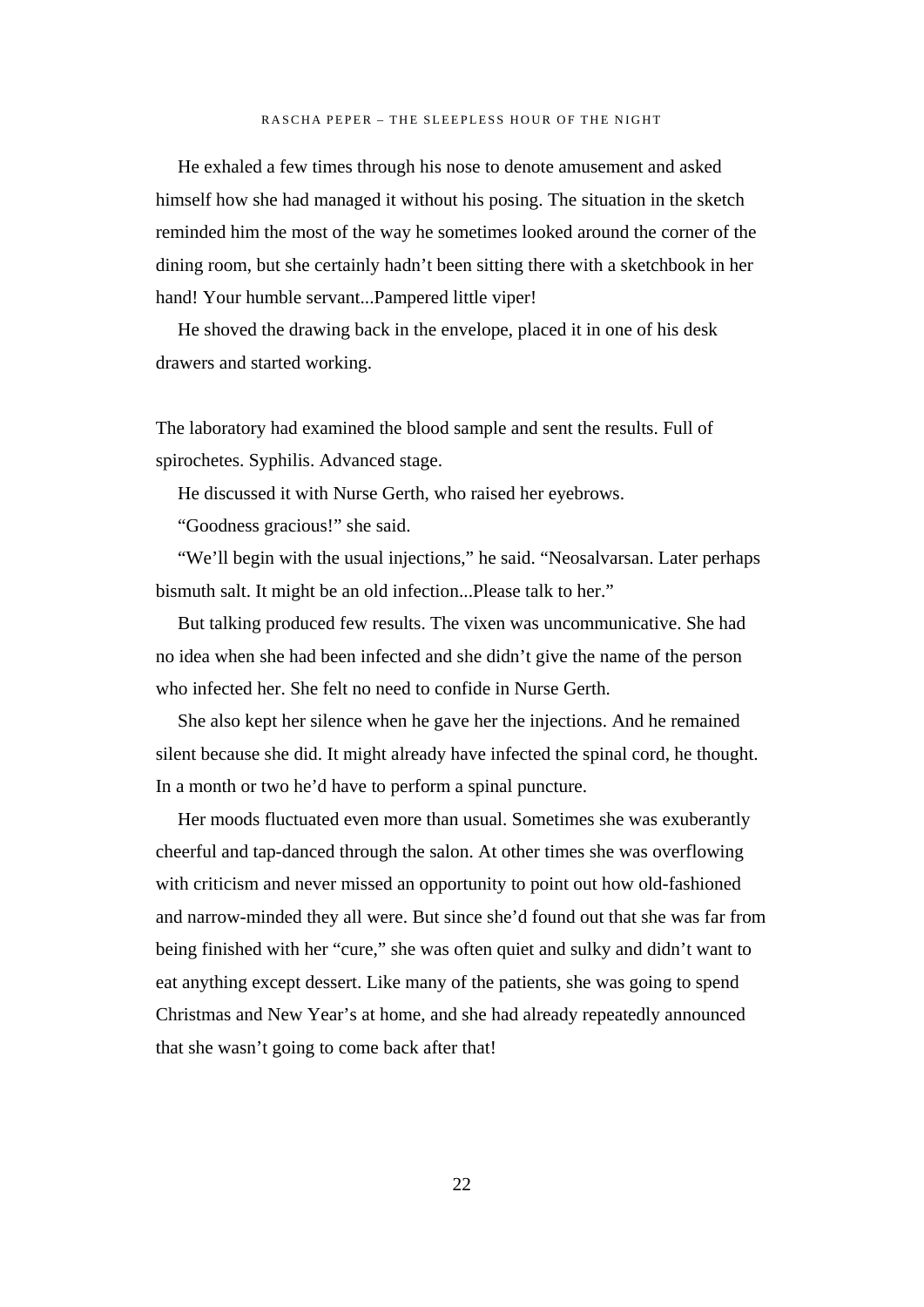VI

"Morpheanum may be the best way to induce sleep," said Nurse Gerth, while Bokslag continued to write a report without looking up, "but the side-effects can be quite unpleasant, you know. The darn stuff acts like Spanish fly!"

Eroticism was so far removed from Miss Gerth's good-natured nursiness that she never asked herself whether one should even know or talk about an aphrodisiac like Spanish fly. It was something she did know and talk about; she was simply comparing two "medicines," and Bokslag only looked up questioningly because she had remained silent after making this observation.

"Well?"

"Mrs. Stübberowitz keeps dreaming that she's having sexual intercourse..." continued Nurse Gerth.

He impatiently shrugged his shoulders.

"So?"

"With you."

He leaned way back in his chair, sighed and flung his fountain pen down on the desk in irritation.

"Did she say that?!"

"Yes," said Nurse Gerth.

Her plain face looked no different now than it usually did.

"She did say that. And you know how she carries on about her dreams, don't you? They prophesy something...or tell something about a previous life...or her spirit was up to something while her body was asleep or vice versa...goodness knows what all."

She shrugged her shoulders impatiently. Mrs. Stübberowitz always demanded so much attention that it was even too much for her sometimes.

"But she also talks about it to Mrs. Van Dil and some of the others...and that's extremely annoying! Before you know it, strange rumors will be flying around the clinic!"

"Now she's gone too far," said Bokslag slowly.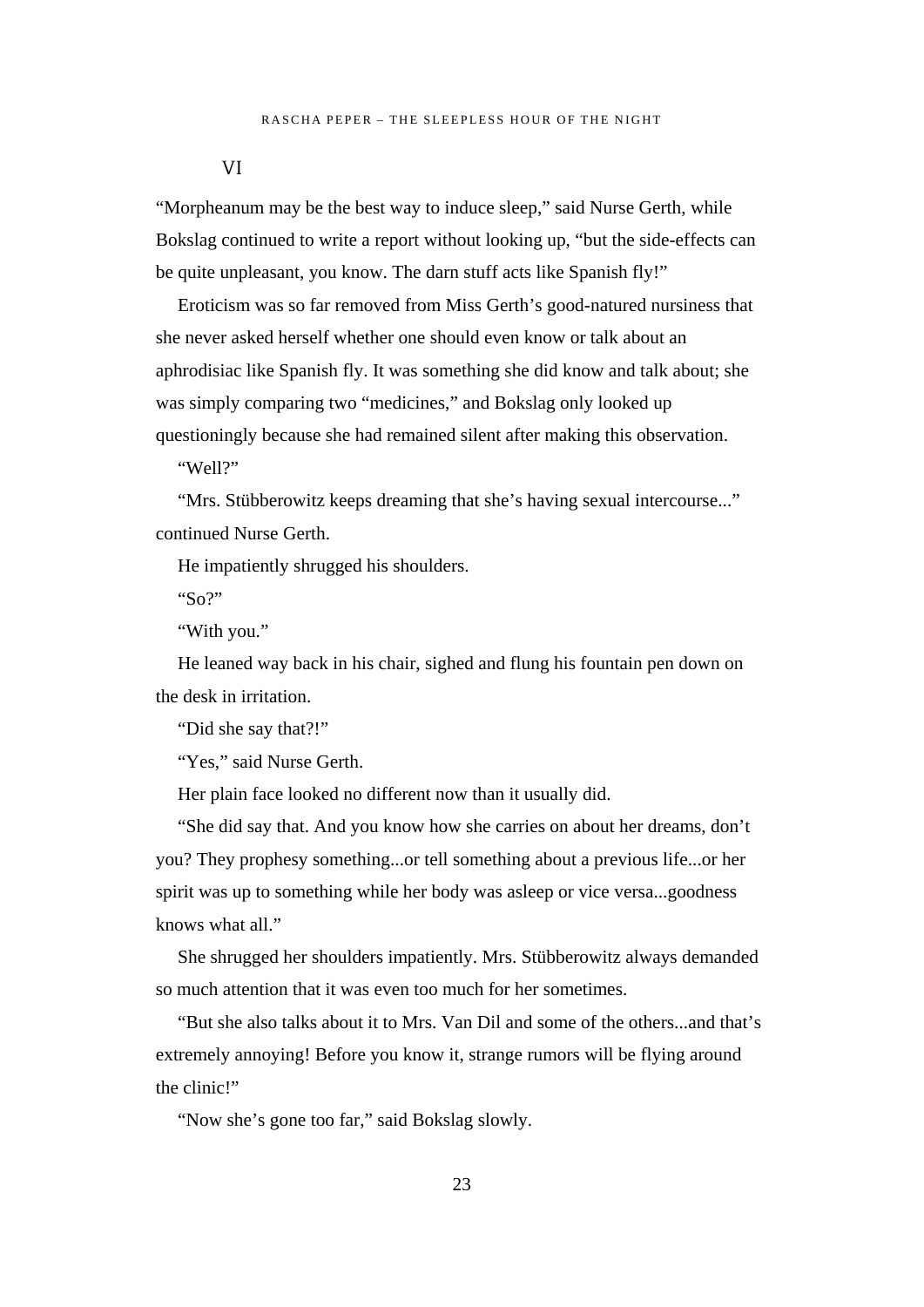He had turned his chair around and was staring over the grass.

"I'll take the matter up with her myself."

"Shall we switch to another sleeping powder?" asked Nurse Gerth.

He thought it over.

"Not yet. She's reacting fine to Morpheanum. Except for this kind of idiotic behavior. I'll talk to her."

"Do that," said Nurse Gerth cheerfully.

He rarely went to the woods behind the house, but today was brilliant winter weather. Axe blows could be heard behind the former stables, but they were different than usual, softer and less regular. Not like those of the ex-clergyman. He automatically headed in that direction. Bright laughter could be heard near the stables.

The large, heavy figure of the minister, dressed in boots, corduroy trousers and a cable-knit sweater, was standing with his back to him, watching the vixen trying, without success, to split a log that was way too heavy. The axe was stuck halfway in the log, but she was barely strong enough to lift both the axe and the log let alone bang them against the chopping block! Besides, she was giggling so hard she almost fell over. The minister, adding his bass laughter to hers, was giving her pointers. But then he went and stood behind her, wrapped his arms around her and grabbed the axe, with his legs spread wide, and together the two of them raised the axe high. The vixen was entirely hidden by him; between the wide-spread legs, he could only glimpse a bit of her skirt and the backs of her calves in her brown, mid-length fur-lined boots. The axe descended with a bang and the log was split in two. The clergyman continued to hold the implement for at least five seconds too long.

That fellow has to go, was his first thought. I'll discuss the matter with his wife on Sunday. His heart's been fine for ages — there was probably nothing wrong in the first place — he'd be better off telling his delusions to a psychiatrist, and at his age the fact that he's lost his faith in God is healthy! It's a wonder the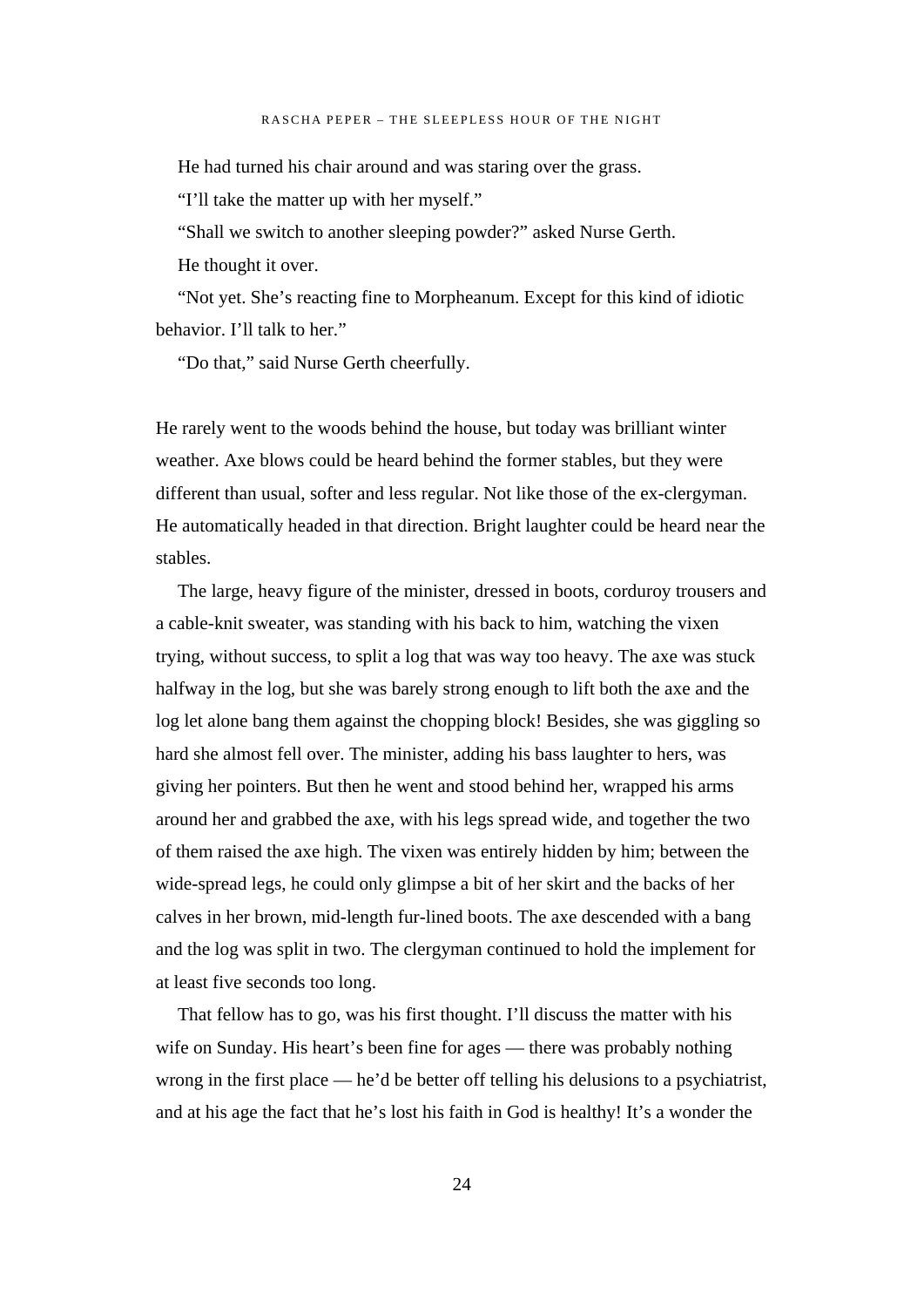church board didn't sack him ages ago! Charlatan! Conceited numbskull! Chopping down the entire woods just to develop his biceps!

He came closer. The clergyman nodded and tempered his high spirits. The vixen called: "Let me show you how I can chop wood, Dr. Bertolet!"

"Are you going to leave us any trees?" he curtly asked the giant.

Later that afternoon he had her in the examining room. She was reacting very well to the Neosalvarsan. The sores had disappeared long ago.

"I would like to bring your attention to the fact that it's still highly contagious," he said, looking her sternly in the face.

She was shrewd enough to start blushing immediately.

"Aren't you the bold one," she blurted out and was immediately so shocked by her own boldness that she became even redder and turned away from him with her head down in genuine confusion.

"I'm a doctor," he said cooly to her chignon, from which tiny wisps of hairs had escaped at the nape of her neck; orangish-blond hairs, as soft as the down feather of a baby chick.

Mrs. Stübberowitz was still sitting engrossed in her book in the library section of the salon when almost everyone else had already gone to the dining room. In the light from the reading lamp, the cluster of feathers she wore in her hair turned an inky black and the black velvet gown draped over her ample figure gleamed like the hide of an animal. Though she must have heard his awkward step on the parquet floor, she only looked up when he was standing directly in front of her. Her double chin disappeared and she spread her lipstick-covered lips in a smile.

"Did you know, Dr. Bertolet..." she said, tilting back her head until the jewels at her neck sparkled, "that in India, the Hindu faith requires widows to be burned along with their deceased husbands? Imagine, getting onto the funeral pyre with the corpse! And it's still being practiced on a very large scale!"

Bokslag gave her a piercing look.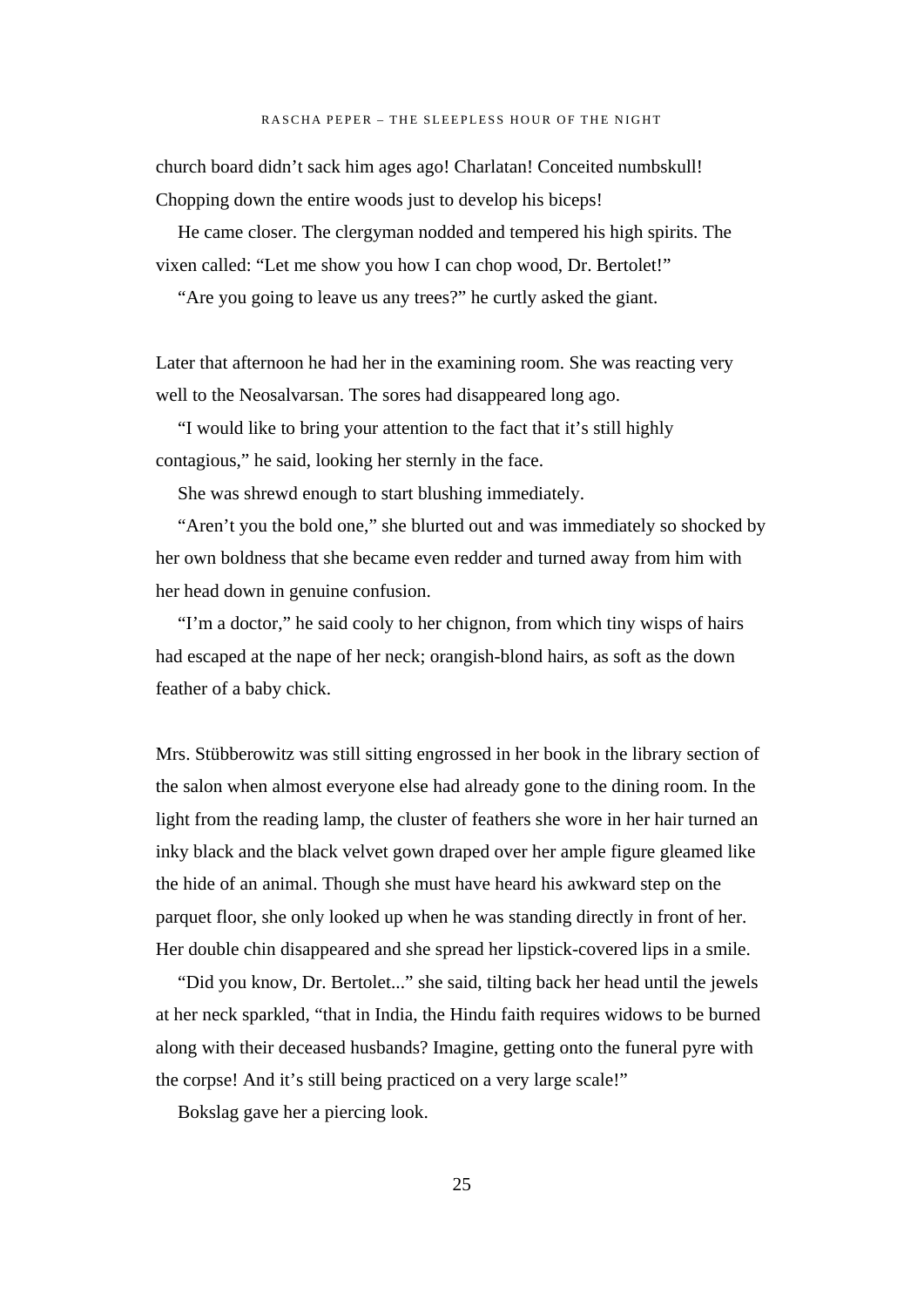"I want you to stop spreading ridiculous rumors," he said.

She slowly righted her head while her face turned a deep pink under her face powder.

"What do you mean..." she said hesitantly.

"You know what I mean," he said. "I don't like it and I don't want to hear another word on the subject!"

He turned and stamped out of the salon.

In the past months, the banker had visited at regular intervals. Always without the aunt, who did exist, but never came with him. He brought his niece candy or art supplies, took walks and drank tea with her and talked to Bokslag in a jovial but solicitous tone of voice. Bokslag had, with some reservations, cited a time period — at least another five or six months — but had left out any mention of the syphilis. She had expressly asked him not to. That was her business, she'd said to Nurse Gerth, and she'd take care of it herself. But she had apparently not informed her uncle. There was no sign that he was aware of it. Wasn't the most likely explanation that she'd concealed an unwelcome lover from him?

Still, he didn't believe it. Those who are mere spectators in life tend to have the eyes of a hawk.

At three o'clock in the afternoon, she sat drawing on the sun porch as though she had never heard of the afternoon rest period. She held a sketchbook on her lap and a piece of charcoal in her hand and moved her head up and down between the paper and the windowsill. She had draped a piece of tulle over the stuffed squirrel that had adorned the windowsill forever and a day, clasped a pearl necklace around its neck and stuck a flat Egyptian cigarette in its front paws. She was sketching in that same exaggeratedly attentive way of hers, holding her head coquettishly in various positions and alternately looking in the direction of the object of her study and the sketchbook in her lap. As if she were play-acting for herself.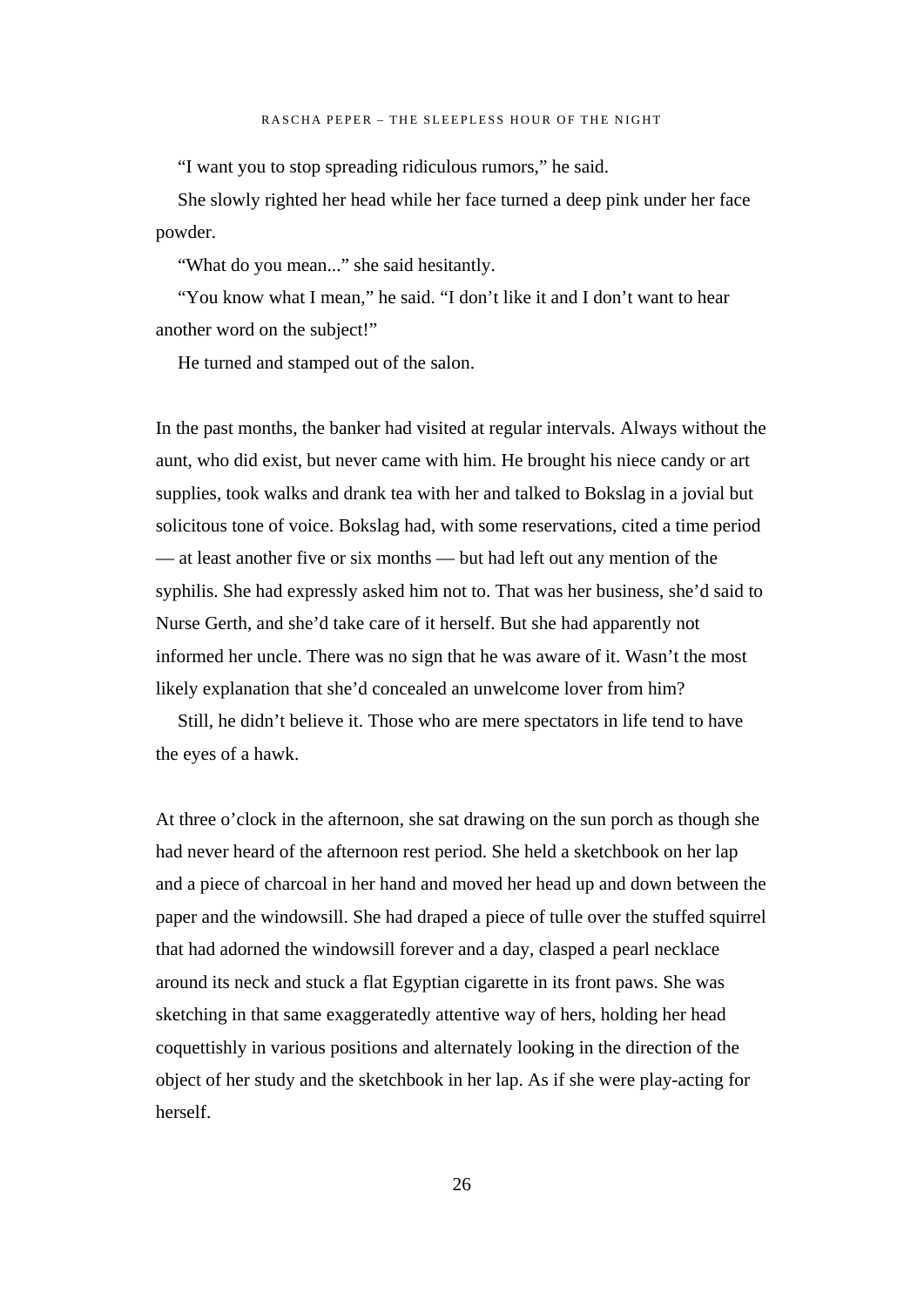She had pinned up her ginger hair. The watery December sun caressed her right cheek, her pointy nose, her neck and her white blouse, under which he could see the straps of her underwear. Her back didn't touch the back of the chair. She kept her legs under the chair, with one toe of her shoe propped up against the floor and the other foot draped loosely across it. The high-heeled shoe belonging to this foot had slipped off and lay nearby on its side.

For no apparent reason, she suddenly turned around.

"You are supposed to be resting," he said.

"You nearly scared me to death!" she answered.

She turned around again, but didn't resume her sketching.

"Why aren't you lying in bed?"

She twisted the charcoal around and around between her fingers and gave a slight shrug of her shoulders.

"Otherwise I won't be able to sleep again tonight."

"Then we'll make you rest! You'll be given a sleeping powder. Nurse Gerth will give you one tonight. From now on, I don't want to see you downstairs during rest hours. Is that clear?

"Yes," she said and turned to face him with a modesty bordering on impudence.

"Yes, doctor."

He walked away. More of that "your humble servant" business, he thought.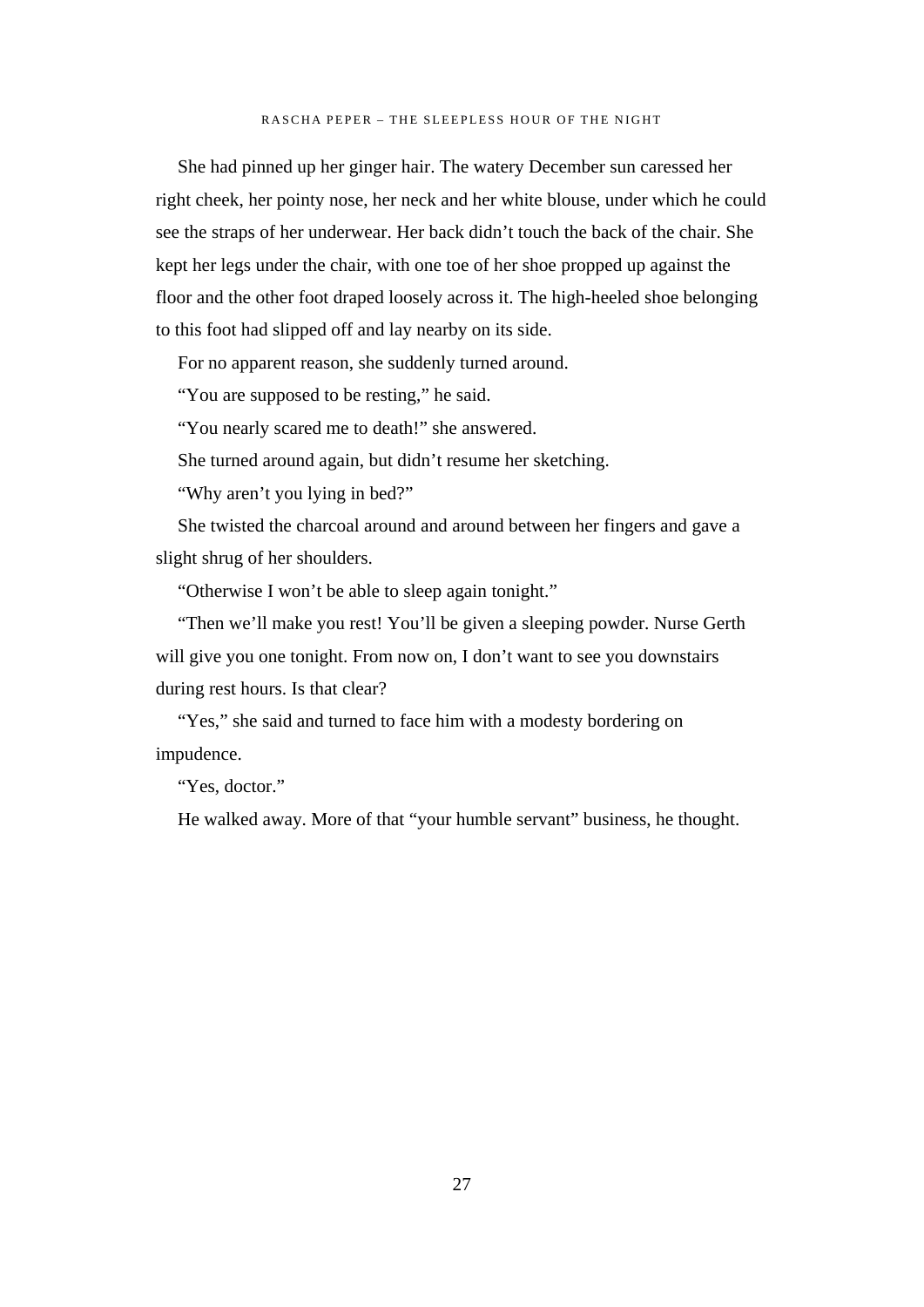## An interview with Rascha Peper

### "I feel a real daughter of Freud"

by Jeroen Kuypers & Piet de Moor (De Morgen, 14 augustus 1997)

Dutch writer Rascha Peper is one of these authors who are apparently better appreciated and get bigger print runs with each new publication. She had previously published the novels Oesters (Oysters), Rico's vleugels (Rico's Wings) and Russisch blauw (Russian Blue). Recently, the stories from her first collection, De waterdame (The Water Lady, 1990) and those featuring in Oefeningen in manhaftigheid (Exercises in Manfulness), which appeared three years later, were added to some prose as yet unpublished in book form, and published as the voluminous collection Alle verhalen (Collected Stories).

Rascha Peper really writes novellas, not short stories. The lives of the various characters she portrays in these are often completely turned inside out by a seemingly unimportant event. For an Amsterdam pornographer it is a meeting with a girl who does the accounts for an antique dealer friend, for a medieval Sicilian monk it is meeting the son of the German emperor Barbarossa, and for a 32-year-old homosexual painter it is the confrontation with the art city of Florence which is apparently fatal.

In each instance the fatal event evokes hidden memories or feelings. Like a true daughter of Freud, Rascha Peper toys with processes known from psychoanalysis, but unlike with the person on the couch, awareness in her characters hardly ever leads to a cure. Instead, it is the prelude to their ruin. The pornographer, for example, can no longer concentrate on his work. Instead of creating an end to the constrictor-like story, he spends every evening searching futilely for the girl who is the love of his life. The Sicilian monk no longer finds pleasure in copying manuscripts, and secretly writes the story of his friendship with the emperor's son on two rolls of rejected parchment. The homosexual painter realises how insignificant his own talent is compared to that of the great painters of the Renaissance.

We spoke to a writer who doesn't just get inspiration from her own life, but who makes an effort and possesses the skill to enter into the very soul of different people of different times and different sexes.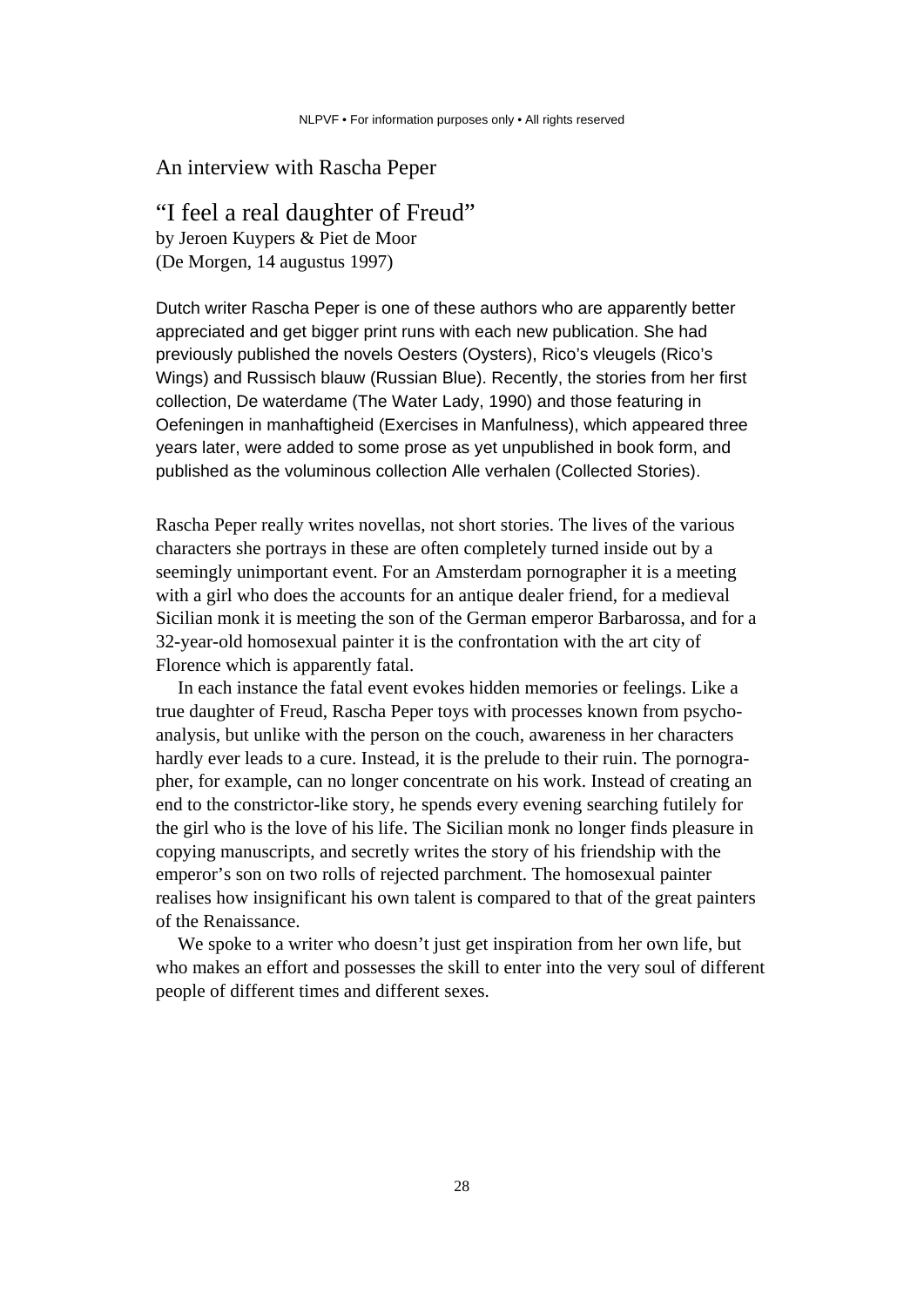*Many of your stories start with a quotation. As a reader, therefore, you get the impression that the quotation has been used because those few lines are the prelude to dozens of pages of prose. At the same time, the quotation conveys the essence of the story.*

'It is true that I often get an idea for a story from a quotation from a book or a short newspaper article. Ten years ago, for instance, I first read about the socalled "Stendhal Syndrome". Apparently, during a visit to the Italian city of Florence the well known 19th-century French writer was so overwhelmed by the beauty of the buildings and the art in general that it literally made him sick. The same apparently happens to a growing number of modern tourists.

My first reaction was that it was a stunt by the Florentine Counsellor for Tourism. The number of visitors had probably declined, so something had to be done to boost numbers. If necessary we could try something like this in Amsterdam with, for instance, the "Cobra Syndrome," and in Antwerp they could try the "Rubens Syndrome". To be honest, I still believe that, but at the same time it seemed a wonderful theme for a short story. It resulted in 'Opus Benotii'*,* about a homosexual painter who, after his older, rich friend has left him, goes on holiday to Florence.

For 'Een Siciliaanse lekkernij' (A Sicilian Delicacy) I let myself be inspired by a quotation from Helène Nolthenius' biography of Francis of Assisi, *Een man uit het dal van Spoleto* (A Man from the Valley of Spoleto). In it, she describes in a few lines how Princess Constantia, the wife to be of King Henricus, son of Emperor Barbarossa, travels from Sicily to Turin with an enormous entourage of ladies-in-waiting, soldiers and horses. I wondered what might have happened during that journey, and before I knew it I was creating a story.'

#### *But surely your imagination is not enough? In this novella in particular you demonstrate a sound knowledge of history.*

'I knew Umbria, the area where the story is set, fairly well, but it is true that I had to do lengthy research into the twelfth century. I wanted my characters to dress, act and think like people from the twelfth century, not the twentieth. For instance, when one night the first-person narrator, the young monk Filippo Bernardi, is secretly travelling with Henricus on horseback to Constantia's procession and passes a humble wooden cross, I allowed him voice doubts about religion. The next morning, on the way back, however, I let him be filled with shame and remorse about his blasphemous thoughts. It would have been nice to let him expresses our modern, atheist thoughts for a moment, but it is very unlikely that those doubts would have made him an unbeliever.'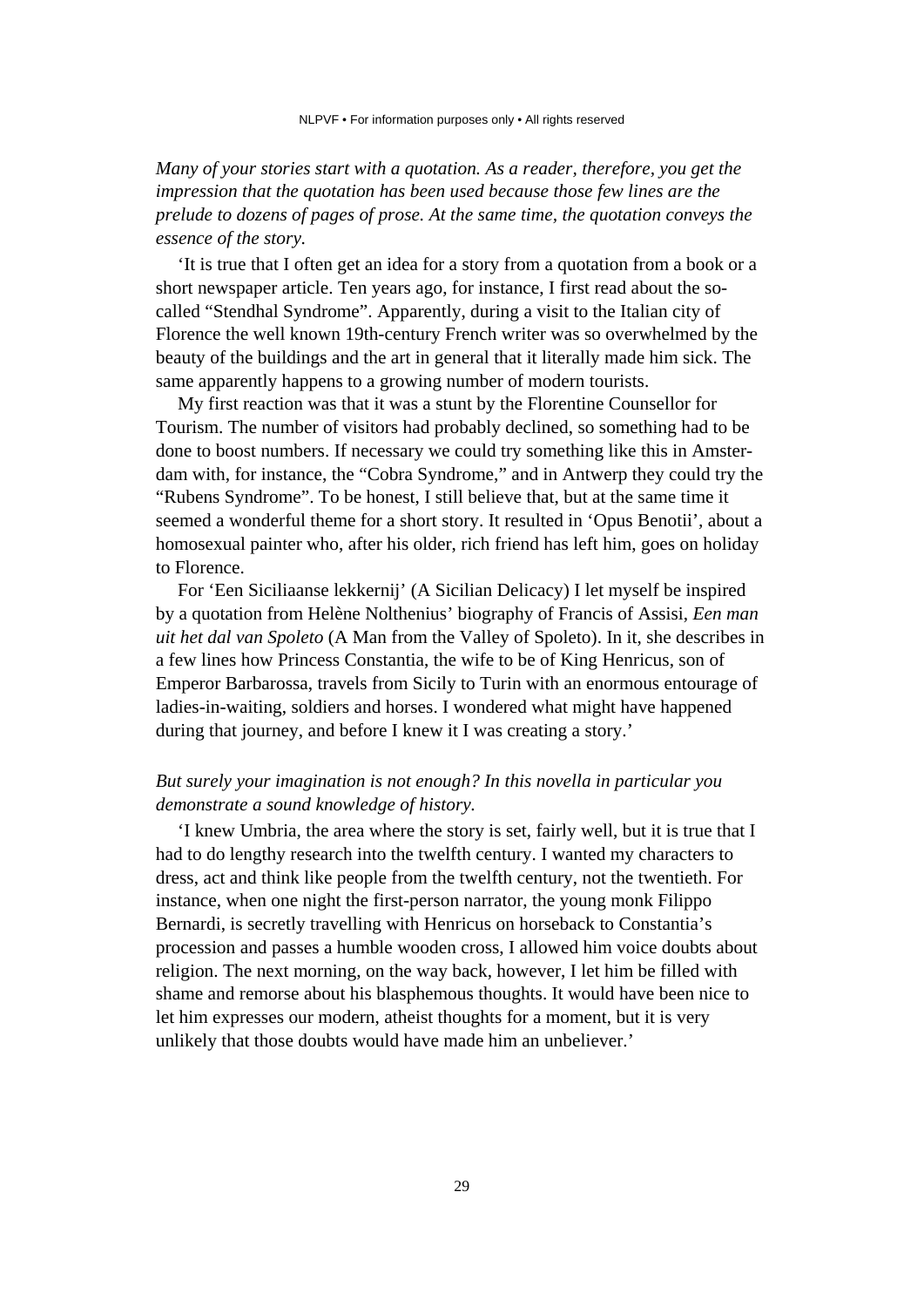## *Did you have to adapt much of the story you invented to the facts you uncovered during your research?*

'It wasn't too bad, actually. Usually I have a quite a detailed idea of the plot in my head before I start, and I'm also quite good at estimating how long the story will be. A short story never turns into a novel, however long it may become. There is just one thing which really bothered me. The action is set in 1186, but the castle where the major part of 'Een Siciliaanse lekkernij' is set apparently burnt down completely in 1185. I found that out only after I had finished the writing. I thought about looking for another castle, but that meant more work and rewriting, and who knows what historical fact might have spoilt things then? I've attempted to write a story which really could have happened, but in the end my imagination was always undermined by some historical fact.'

## *In a number of your stories and two out of three of your novels an important theme is the young woman or man who has a relationship with a roughly twenty year older man. Why did you repeat this so often? Because it is autobiographical or because you wanted to show it from different perspectives?*

'Its origins are biographical, but that's not the reason why I've used it so often. A young person who experiences his or her first love and an older person who experiences his last will necessarily experience the relationship very intensely. You can easily relate it to concepts such as the will to live and the fear of dying. In short, it's an ideal subject for a writer. In that sense you could consider a story like 'Meeuwen' (Seagulls) a kind of finger exercise for my first novel, *Oesters*. Both in the short story and the novel there is a woman in her forties who has had a relationship with an older man when she was younger. Partly as a result of pressure from her environment, she chooses to break off that relationship and marry someone her own age, but twenty years later her conscience begins to trouble her and she wonders whether she has done the right thing. In my second novel, *Rico's vleugels,* I let a sixty-year-old man fall in love with a boy. So for that story I crept even deeper into the skin of the other party than I'd done in *Oesters* and the short stories. But with that the theme really was exhausted. I don't think I'll write about it again.'

## *Except for the fact that this theme might recur as a less important character who happens to have a relationship with an older man, as in the case of the girl living next door the main character in 'Een sjerp van rode zijde' (A Red Silk Sash).*

'In that story it has a clear function in relation to the main theme. The sixteenyear-old boy who plays the main role is in love with the girl next door, Linda who, however, is entirely unattainable. He fantasises about her a great deal, but he doesn't even dare speak to her in the street. To make matters worse, he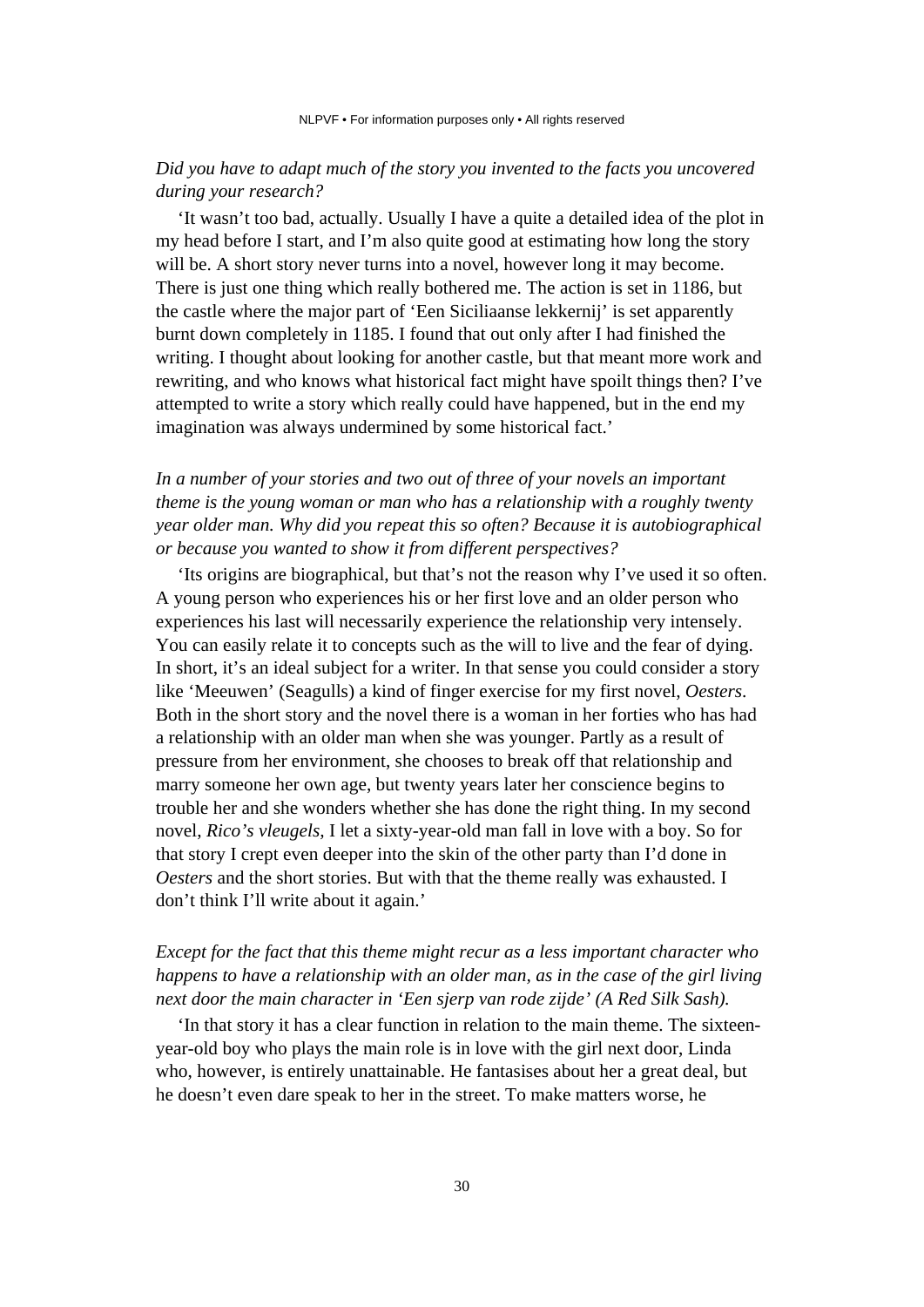discovers that his jovial father, who has already left his family once for a young French beautician, gets on rather well with her. A bit too well, even.'

*Reliving the classical Oedipus situation. It is remarkable how well your stories often comply with Freudian schemes. The pornographer in 'Notities van een pornograaf' (Notes of a Pornographer) doesn't accidentally fall in love with the accountant of the only man who still links him with his childhood. Still, your characters' awakening is always half-hearted and never leads to purification. Why not?*

'Perhaps because they're never pleasant things they become aware of. What in the world does a pornographer, who has spent his entire adult life with prostitutes and strumpets do with an innocent girl like an antique dealer's accountant? What can the middle aged woman do with the insight that she should have married the love of her youth? The man has meanwhile died and has been buried. What else can the Sicilian monk who, through his short friendship with the son of the emperor, has had a taste of real life and even love do other than pine away in his monastery cell for the rest of his life? The homosexual painter in Florence is relatively well off, but comparing yourself with Da Vinci and Michelangelo and discovering that the only thing you're good at is drawing a pair of shoes you see in a shop window isn't very uplifting either. In some senses I feel a real daughter of Freud's. Perhaps it is meaningful in this respect that I found the discipline to write only when I lived in Vienna for a long time, where my husband had to be for his work. However, unlike in analysis on the sofa, in my stories there is no cure, at most there is quiet resignation.'

### *You describe quite a few dreams in your stories. Is that also under the influence of psychoanalysis?*

'Not really. I use the dream mostly as a technical device to allow the reader a glimpse, as it were, into my characters' innermost psyche. The dream aspect is important for the story, but is otherwise difficult to fit in. However, the reader probably reads more into it than I put in. For instance, the homosexual painter in Florence dreams at some point of an enormous fish in a large fish tank which needs but fails to get urgent care. Such a fish really exists. His ex-boyfriend Bruno received one as a present. He wanted to flush him down the toilet straight away, but the painter couldn't bring himself to do it and looked after him for years. Bruno wasn't grateful for this. On the contrary, it proved to him that his boyfriend was a silly cow, a drudge who wipes the shit off his shoes and makes coffee for the cleaning lady, and who is therefore uninteresting. The scene with the fish is autobiographical. My son once had a fish, but of course, after two days he lost interest, with the result that for years I refreshed the water and fed the animal freshly caught mosquitoes and fruit flies. So the dream is nothing more